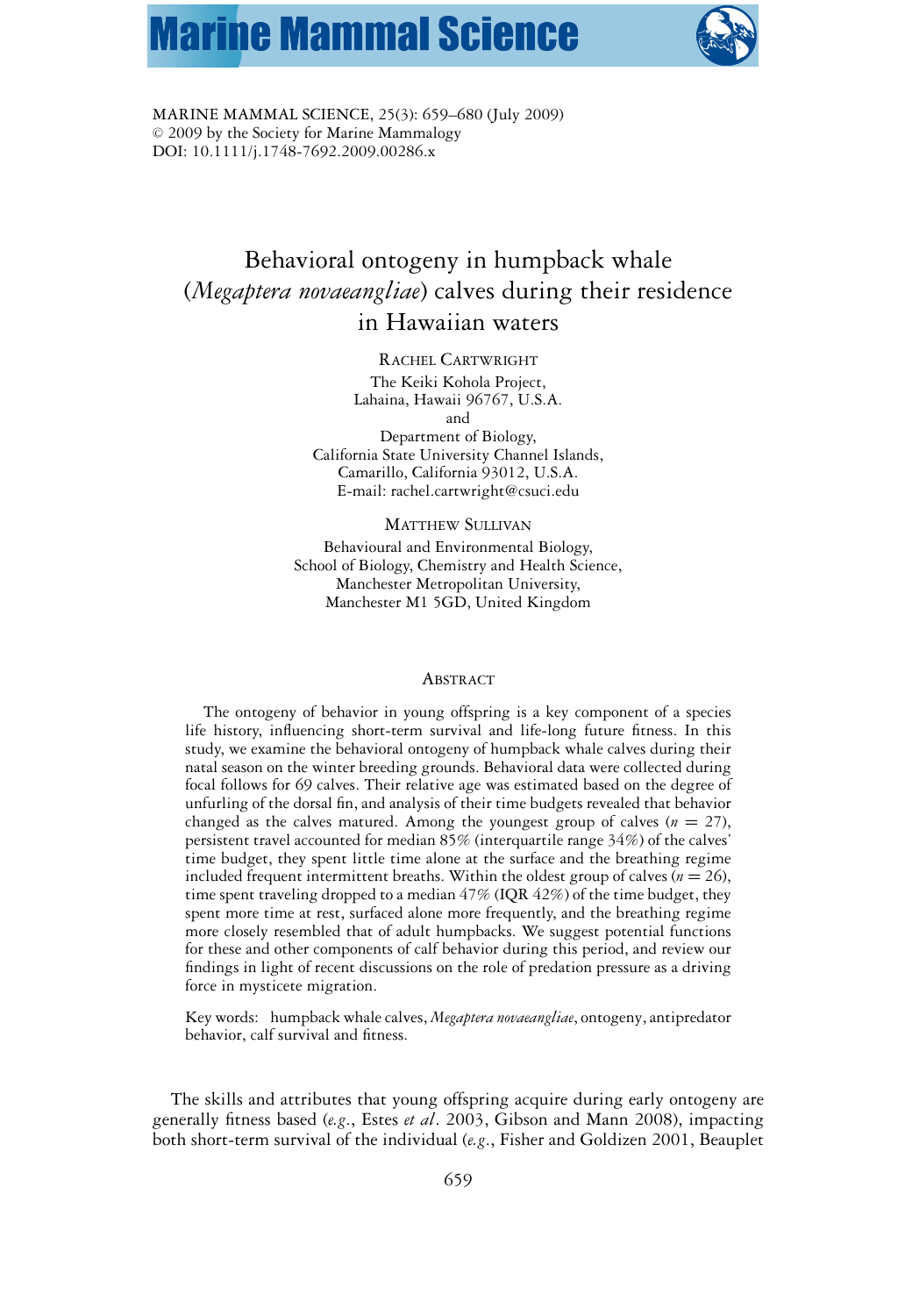*et al.* 2005) and long-term population dynamics (Clutton-Brock *et al.* 1987, Lindström 1999). Intraspecific differences in early ontogeny, such as rates of growth and levels of play, are strongly influenced by levels of maternal care and provisioning (*e.g*., Festa-Bianchet and Jorgeson 1998, Agrawal *et al.* 2001, Sharpe *et al.* 2002). In contrast, interspecific variations in early ontogeny often reflect variable life histories (*e.g*., Arnould *et al.* 2003). In marine mammals, early behavioral ontogeny is well documented for many pinnipeds (*e.g.*, Guinet *et al.* 2005, Burns and Rehberg 2008), and in the more accessible odontocetes, such as bottlenose dolphin, *Tursiops truncatus* (*e.g*., Mann and Smuts 1999, Mann and Watson-Capps 2005, Gibson and Mann 2008). By comparison, relatively few studies have focused on the ontogeny of young mysticetes. Notwithstanding, this early ontogeny may shape key aspects of mysticete life history.

Most mysticetes migrate seasonally from high latitude/high productivity feeding areas to low latitude/low productivity breeding areas (*e.g*., Chittleborough 1965, Rice and Wolman 1971, Payne 1976, Katona and Beard 1990). It is generally accepted that the migration is fitness based, with the energetic advantages of birthing and raising young calves in calm, warmer waters (*e.g*., Brodie 1975, Clapham 2001) primarily benefiting reproductive females (*e.g*., Dawbin 1966). However, an alternate hypothesis, originally proposed by Corkeron and Connor (1999), suggests that migration may be an antipredator strategy that minimizes the risk of predation by killer whales (*Orcinus orca*) on baleen whale calves. Several recent publications provide evidence that is pertinent to this hypothesis. Reeves *et al.* (2006) reviewed current evidence, ecological indicators, and anecdotal accounts from the last 200 yr and concluded that killer whales predate baleen whales, including humpbacks, and favor calves as prey. Mehta *et al.* (2007) analyzed long-term rates of scar accumulation in baleen whales and similarly concluded that killer whale predation of baleen whales occurs, with calves on the natal migration being the most frequent targets. Ford and Reeves (2008) compiled 84 accounts of predatory interactions between killer whales and baleen whales and identified a range of aspects of morphology and migratory behavior in baleen whales that function as antipredator strategies. Taken cumulatively, these reports suggest that killer whales predate humpback whales and young humpback whale calves are particularly vulnerable. Migration to warmer waters prior to or immediately following parturition would place the youngest calves out of the habitual range of mammal-eating killer whales (Forney and Wade 2006); however, migration is energetically costly for baleen whale mothers (Lockyer 2007). They rarely feed in the breeding regions (Chittleborough 1965, Payne 1986) yet must accommodate the high energetic costs of lactation (Lockyer 2007) and persist on the breeding grounds later than females without calves (Jones and Swartz 1984, Burnell and Bryden 1997, Craig *et al*. 2003). Whatever the explanation may be, these costs of migration and persistence in breeding regions support the assumption that migration provides some tangible fitness benefit for the mother or her calf.

Where the behavioral ontogeny of baleen whale calves has been documented, periods of play, exercise, and persistent travel characterize specific age stages. For young southern right whales (*Eubalaena australis*) an initial period of almost constant travel is followed by a mid-stage, that comprised of less travel, calf play, and extended rest, and a final short, premigratory period where mother–calf pairs resume rapid travel immediately prior to migration (Taber and Thomas 1982, Thomas and Taber 1984). In gray whales (*Eschrichtius robustus*), the sequence of the behavioral phases is reversed. Early in the season, mother–calf pairs rest and nurse in calm waters. Later in the season, they relocate to deeper waters where currents are stronger. Mothers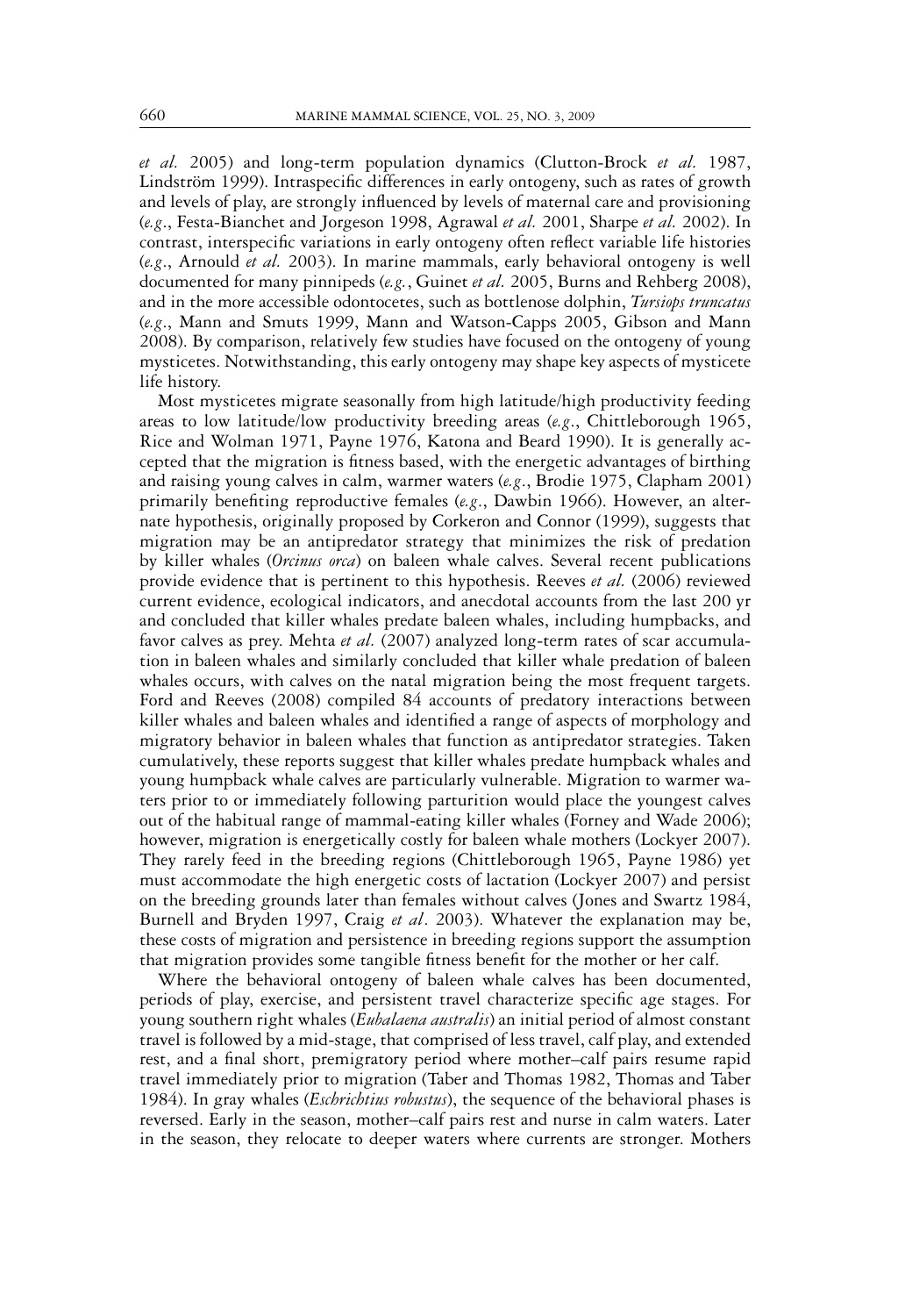accompany their calves into areas of maximum current during tidal changes (Jones and Swartz 1984) and movements during this period also include forays outside the breeding lagoons (Jones and Swartz 1984, Mate *et al.* 2003).

While the basic structure and common components of humpback whale calf behavior within breeding regions, such as echelon travel and calf surface behaviors, have been described (*e.g.*, Glockner and Venus 1983, Glockner-Ferrari and Ferrari 1985), the behavioral ontogeny of humpback whale calves has not been documented. This may be due to the low resight rates of known individuals (Spitz 1999) and the challenges in determining the age of individual calves. Methods used in the other studies, such as resightings of known mother–calf pairs from a high, land-based vantage point (Thomas and Taber 1984), or the assumptions of synchronicity in birthing based on whaling data (Jones and Swartz 1984), are not easily applicable. For humpback whales, land-based observations do not facilitate photo identification of individuals, in Hawaiian waters whales range widely across the breeding region (Cerchio *et al.* 1998), and birthing is asynchronous across a 4- to 6-mo period (Chittleborough 1953, 1958). Although certain morphological features have been used to distinguish humpback whale calves of different relative age (Chittleborough 1953, Darling 1983, Glockner and Venus 1983, Spitz 1999), documentation of these traits requires expensive aerial observations or underwater observation that may impact whale behavior (Constantine 2001, Lundquist 2007).

In odontocetes, furled or floppy dorsal fins have been used to identify early neonates (*e.g*., Dearolf *et al.* 2000, Noren *et al.* 2006). This feature was first described by McBride and Kritzler (1951) and has been attributed to the curled position of the calf *en utero* (Etnier *et al.* 2004). Essentially, *en utero*, the fetal dorsal fin is completely furled around the spine (Etnier *et al.* 2004) and the fetus is bent, both laterally and ventrally (Cockcroft and Ross 1990). This facilitates growth *en utero* and accounts for the occurrence of fetal folds at parturition (Cockcroft and Ross 1990). However, this extreme flexibility of the dorsal fin impedes swimming and immediately following parturition and over the next 2 wk the dorsal fin stiffens and straightens (McBride and Kritzler 1951, Etnier *et al.* 2008). In this paper, we demonstrate that the dorsal fin in humpback whale calves straightens with age and can be used to indicate relative age of calves in the breeding region. We use this technique to describe temporal and geographic variations in two age classes of a local Hawaiian calf population and test the hypothesis that behavior of calves changes as they mature. We compare the changes in behavior to patterns described for other baleen whale calves and discuss these results in light of potential fitness benefits for the mother–calf pair.

#### **METHODS**

The study was conducted in the near shore waters of the Hawaiian Islands, a primary breeding region for humpback whales of the central North Pacific (Calambokidis *et al.* 2001). Current estimates suggest that the adult population using this region numbers nearly 10,000 (Calambokidis *et al.* 2008) and calves make up to 10% of the population in this area (Mobley *et al.* 1999, Smultea 1994). Data were collected over five winter seasons, using inboard/outboard vessels of 8 m or less, out of Lahaina Harbor, Maui, Hawaii (20◦52 N, 156◦40 W), between 1999 and 2002, and out of Puako Small Boat Ramp, Hawaii (19◦58 N, 155◦50 W) in 2003. Sampling was conducted within a 10-km radius of these access points, where all water depths are less than 200 m, and confined to calm waters (Beaufort sea state 2 or less).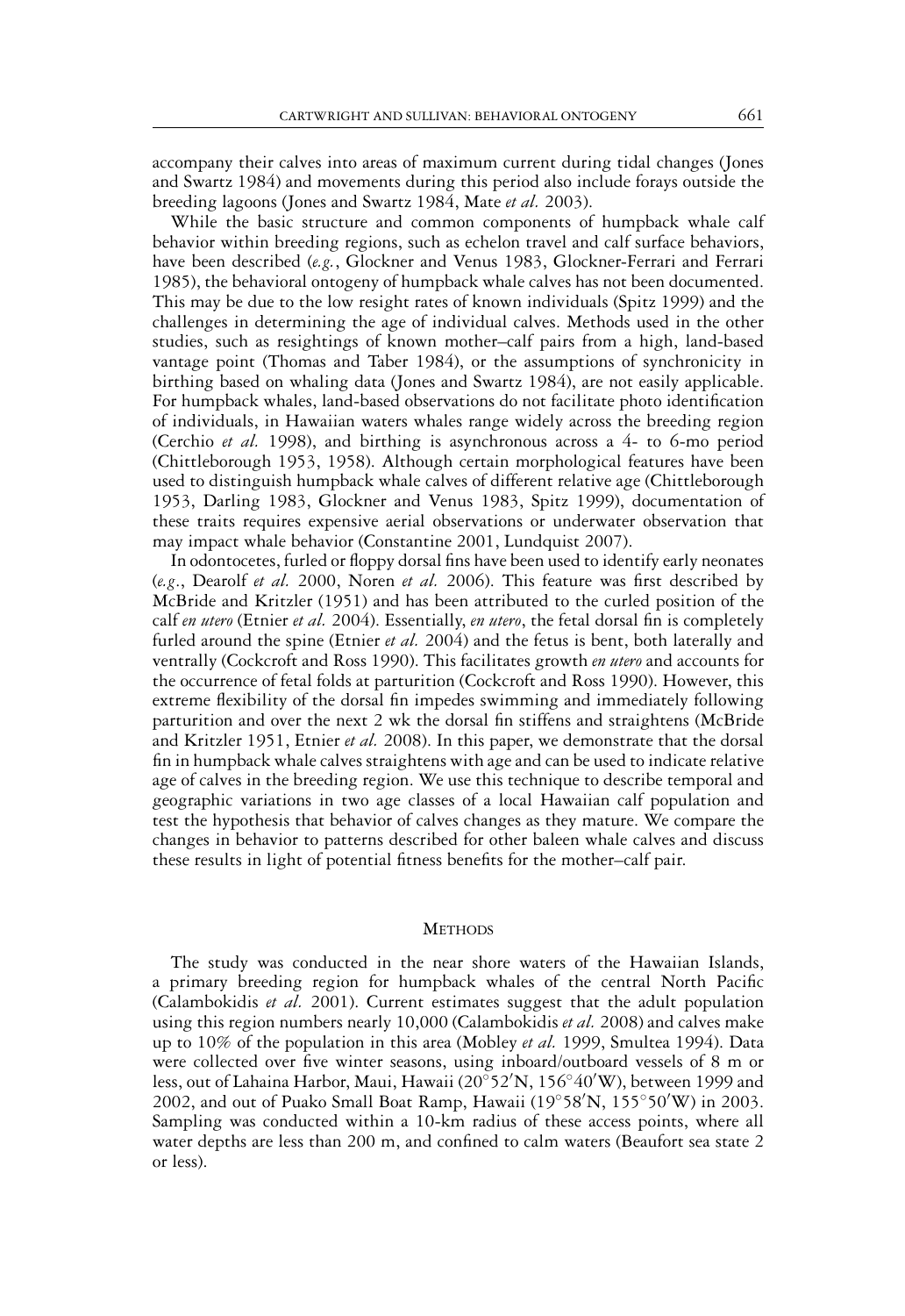#### *Group Selection, Approach, and Monitoring*

Our initial direction of travel each day was chosen based on prevailing weather and water conditions, as calm water was required to conduct the behavioral follow and reduced the need to closely approach focal groups. Weather and sea conditions, time and location were noted for all groups containing calves that were encountered in the study area.

Group composition was determined during initial surface sightings. Calves were classified based on size (between one-third and one-half of the length of the adult with which they were most closely associated [Chittleborough 1958]) and the mother based on her proximity to the calf. Other accompanying animals were classed as associated male escorts if synchrony of movement was apparent and they were within three body lengths of the nearest other associated animal (Glockner and Venus 1983, Mobley and Herman 1985, Smultea 1994). Potential groups were approached at speeds of below 12 km/h up to a distance of 300 m. Between 300 m to just above 100 m vessel speed was adjusted to match the speed of the focal group.

#### *Photographic Documentation*

For all surface photography we used a Canon EOS A2 35-mm still camera, with a 300-mm lens and Kodak 200 print film (Eastman Kodak Company, Rochester, NY, USA). Photos were scanned, using an HP Photosmart scanner (Hewlett-Packard Company, Palo Alto, CA, USA). Fluke identification photographs of all adult whales were obtained following standard established methods (Katona *et al.* 1979), and used to confirm resightings of individual mothers. Fluke markings in calves are not persistent (Glockner and Venus 1983) so these could not be used for ID purposes. However, the calf was photographed at the surface to document any scars or other external markings, and the angle of persistent furl, or tilt, of the dorsal fin (see Fig. 1). The image was taken from the rear, as close as possible to the 6 o'clock position directly behind the calf, with the calf perpendicular to the water surface. As calves dive they arch slightly and assume a slightly more elevated profile in the water, providing the ideal opportunity to obtain this image. For comparative purposes, we also photographed a selection of mother and escort dorsal fins from the same aspect. Two snorkel divers in the water used a Sony DCR PC 100 (Sony Electronics Inc, Tokyo, Japan) in an Oceanpro housing to videotape the morphology and underwater behavior of the calves. The focal follow was conducted first, followed by surface photography and then underwater documentation to facilitate collecting the behavioral data without disturbing the group for photography.

#### *The Focal Follow*

Groups for behavioral follows were selected from within the calmest waters of the study area, away from areas of predictably high levels of vessel traffic. Prior to commencing the follow, the behavioral state and speed of the focal group was monitored for any evidence of response to the vessel, such as continually increasing swimming speeds, increasing frequencies of extended, fluke-up dives, or abrupt cessation of previously observed surface behaviors. Behavior was recorded continuously onto a tape recorder, for 20 min at a distance of 100 m.

If there was no apparent evidence of vessel avoidance, then the group was approached to the maximum distance that allowed for accurate observation of behavior.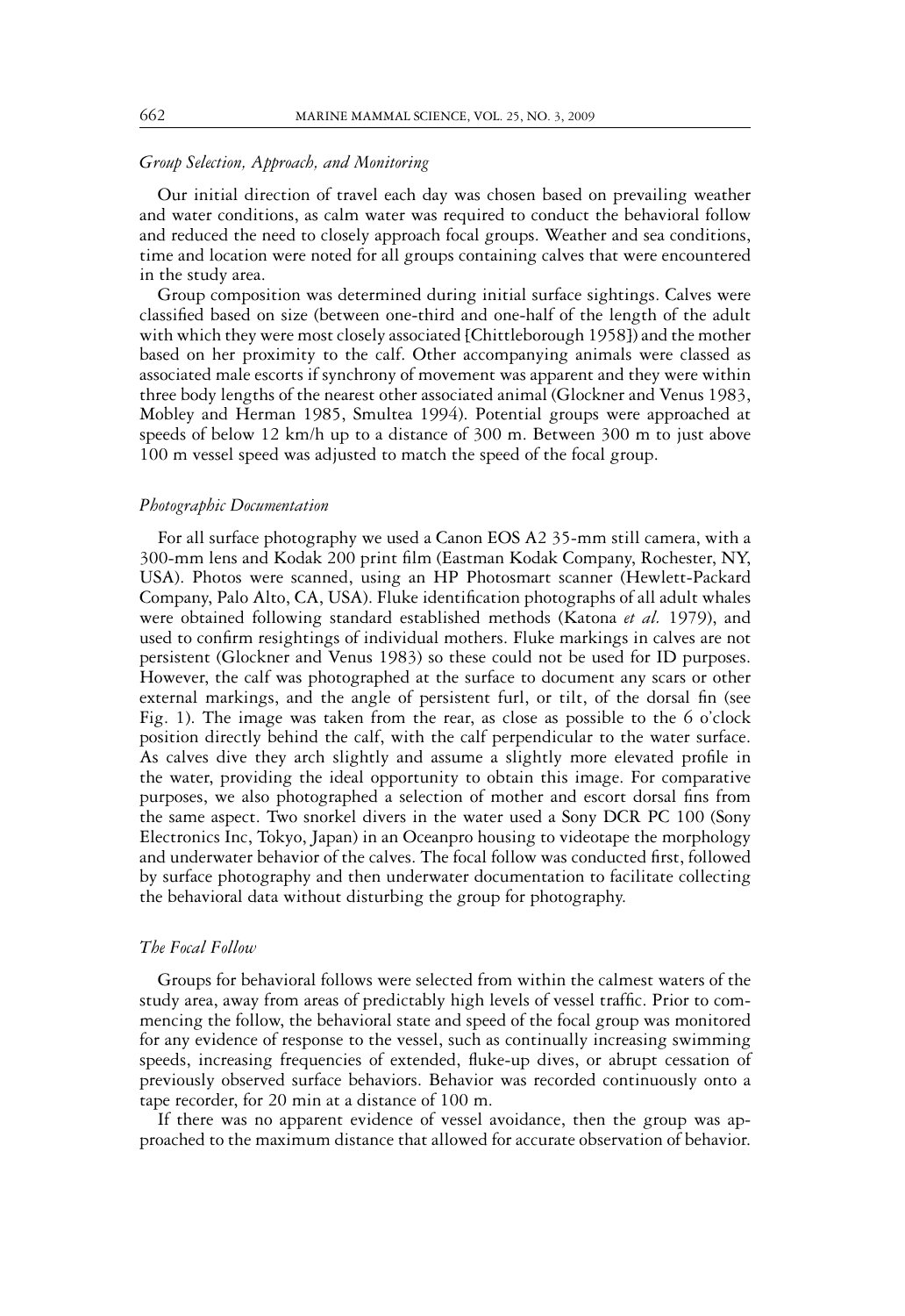

*Figure 1.* Demonstration of the method used for measuring the angle of the dorsal fin in humpback whale calves. The image of the dorsal fin was taken as close as possible to the 6 o'clock position, to show the whole extent of the calf's dorsal fin, with the calf in an upright position relative to the surface of the water. The angle of the fin relative to the horizontal axis was measured in Adobe Photoshop 7. In "furled" fins the angle of the dorsal fin was  $\langle 62^\circ, \text{in} \rangle$ "unfurled" fins the angle was >72◦.

This varied with water conditions but in all cases we maintained a minimum distance of 20 m from any associated animals and 50 m from any unaccompanied mother–calf pairs (*e.g*., Szabo and Duffus 2008). During the focal follow the research vessel maintained a consistent speed and position relative to the group (Nowacek *et al.* 2001, Williams *et al.* 2002). Vessel speed and heading matched the movement of the group and any necessary adjustments were made when the whales were submerged. If a mother–calf pair swam within 50 m of the research vessel, the vessel slowed if previously underway or remained stationery. If behavior continued to follow previous patterns without any signs of interruption the follow continued, but where any coincident changes in behavior were detected, the sample was discontinued. The most frequent occurrences were approaches toward the vessel by calves ( $n = 3$  of 149) and escort whales ( $n = 5$  of 149).

During the focal follow, all observations of surface behavior were recorded continuously with the calf as the focal animal (Altmann 1974). A designated observer provided an oral description of the focal session data onto a hand-held audio tape recorder throughout the follow. The aim was to obtain a 60-min sample of uninterrupted behavior for each group that contained a calf; however, the follow was terminated if sea conditions changed and exceeded Beaufort sea scale 2, when other vessels approached within 300 m of the focal group or where intermingling of groups led to possible misidentification of individuals. If the sample lasted >30 min prior to the disturbance the shortened sample was used, as long as the onset of the change could be clearly defined and there was no evidence of any coincident change in behavior. Samples lasting <30 min were discarded, as were samples where group composition changed during the follow, as timing of these changes could not be accurately verified.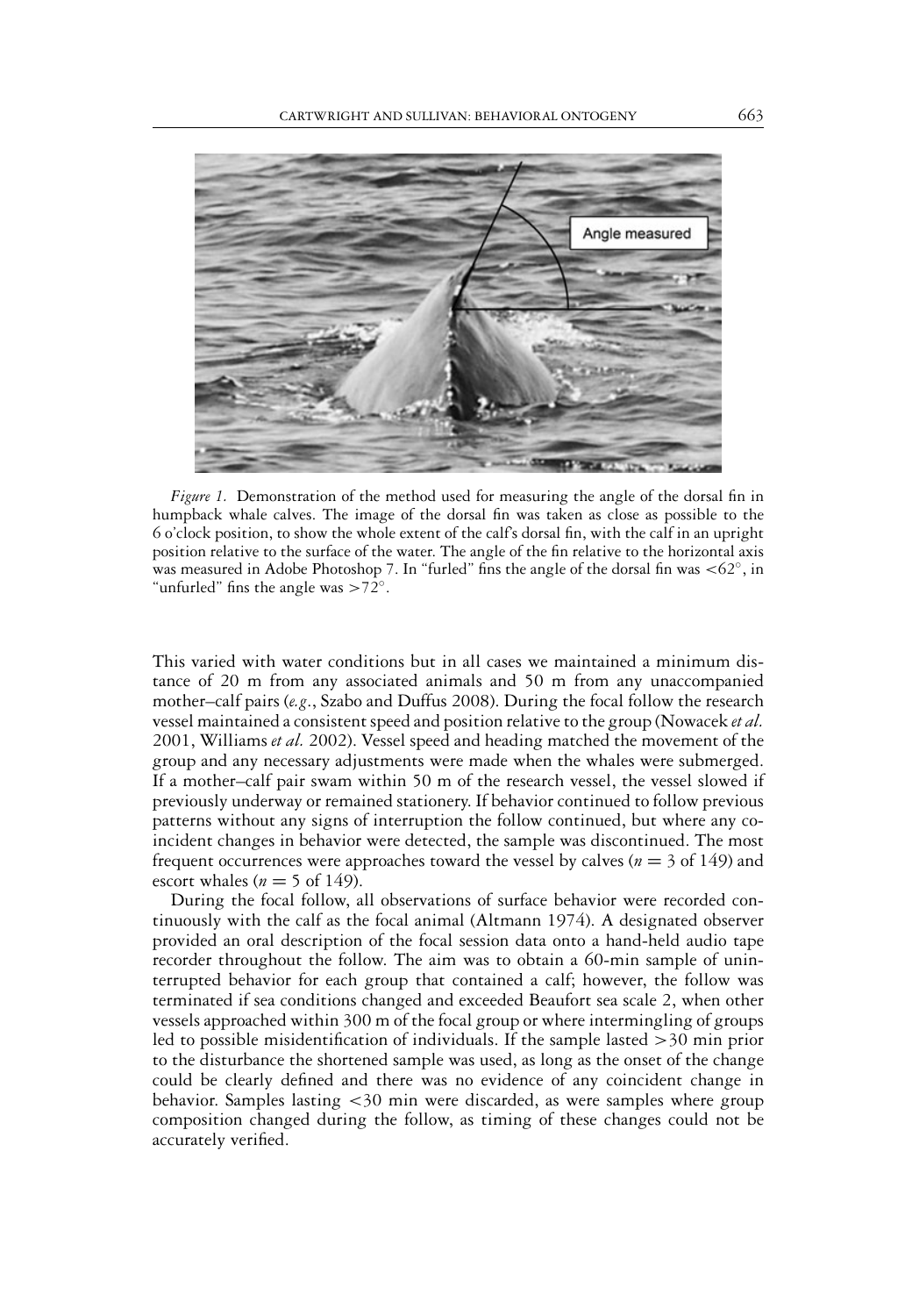| Behavior              | Description                                                                                                   |  |  |
|-----------------------|---------------------------------------------------------------------------------------------------------------|--|--|
| 1. Calf travel        | Forward, unidirectional relocation at rates $>1.76$ km/h.                                                     |  |  |
| 2. Calf stalled       | No evidence of intentional forward movement.                                                                  |  |  |
| 3. Circling intervals | A series of three blows or more, in a circuitous path.                                                        |  |  |
| 4. Twirling           | Repetitious rolling at the surface along the longitudinal axis,<br>frequently through $360^\circ$ .           |  |  |
| 5. Pectoral fin slaps | One or both pectoral fins may be raised, waved, and slapped down<br>on the surface. Calf frequently inverted. |  |  |
| 6. Tail swish         | A rapid lateral movement of the flukes.                                                                       |  |  |
| 7. Tail slap          | The flukes are lifted and slapped on the surface of the water.                                                |  |  |
| 8. Peduncle throw     | The entire peduncle region is raised and thrown down onto or<br>across the surface of the water.              |  |  |
| 9. Breach             | More than one-third of the calf body is propelled above the surface<br>during a straight aerial leap.         |  |  |

*Table 1.* Descriptions of calf surface behaviors and activities.

Behaviors 1–2 from Taber and Thomas (1984), 3–9 based on descriptions by Glockner and Venus (1983), Glockner Ferrari and Ferrari (1985).

The behavioral state of the calf was monitored continuously and classified using two mutually exclusive behavioral states: travel and stalled. "Travel" was defined as directional forward movement that resulted in a change in location (Thomas and Taber 1984). The minimum rate of movement for travel was 1.852 km/h (*i.e.*, 1 knot as monitored with the onboard GPS); travel below this speed was attributed to drift. Periods with no forward relocation of the mother–calf pair were defined as "stalled" (Thomas and Taber 1984). Circling behavior and vertical movements for breathing was categorized as stalled, as no intentional forward relocation of the pair was evident. Calf surface behaviors were counted throughout the focal follow and the duration of specific behavioral components, such as circling intervals, were timed. Calf respirations were also monitored continuously throughout the sample. Travel, speed and headings were recorded as point samples at 1-min intervals during all surface travel, using the GPS. Definitions of all terms used to describe calf behaviors are provided in Table 1.

When the focal whales were not visible the boat maintained the previous pattern of travel in terms of speed and direction. The whales' next position when first resighted was described relative to the boat and used to classify out of sight periods during transcription of the tape. When out of sight periods exceeded 10 min these periods were dropped from the data set, as intermittent sightings may have been missed, based on maximum recorded mother–calf dive times (Szabo and Duffus 2008).

#### *Data Analysis*

*Measurement of the Angle of Furl of the Dorsal Fin*— For each animal the angle of tilt, or persistent furl, of the dorsal fin was measured using scanned images of the dorsal fin and Adobe Photoshop 7 software. The single best image was selected based on (1) the photo closest to the 6 o'clock position, (2) the maximum elevation of the calf that allowed the whole extent of the calf's dorsal fin to be seen, and (3) the required upright position of the calf in the water when the image was taken (see Fig. 1). We determined that images outside the 5–7 o'clock angle were subject to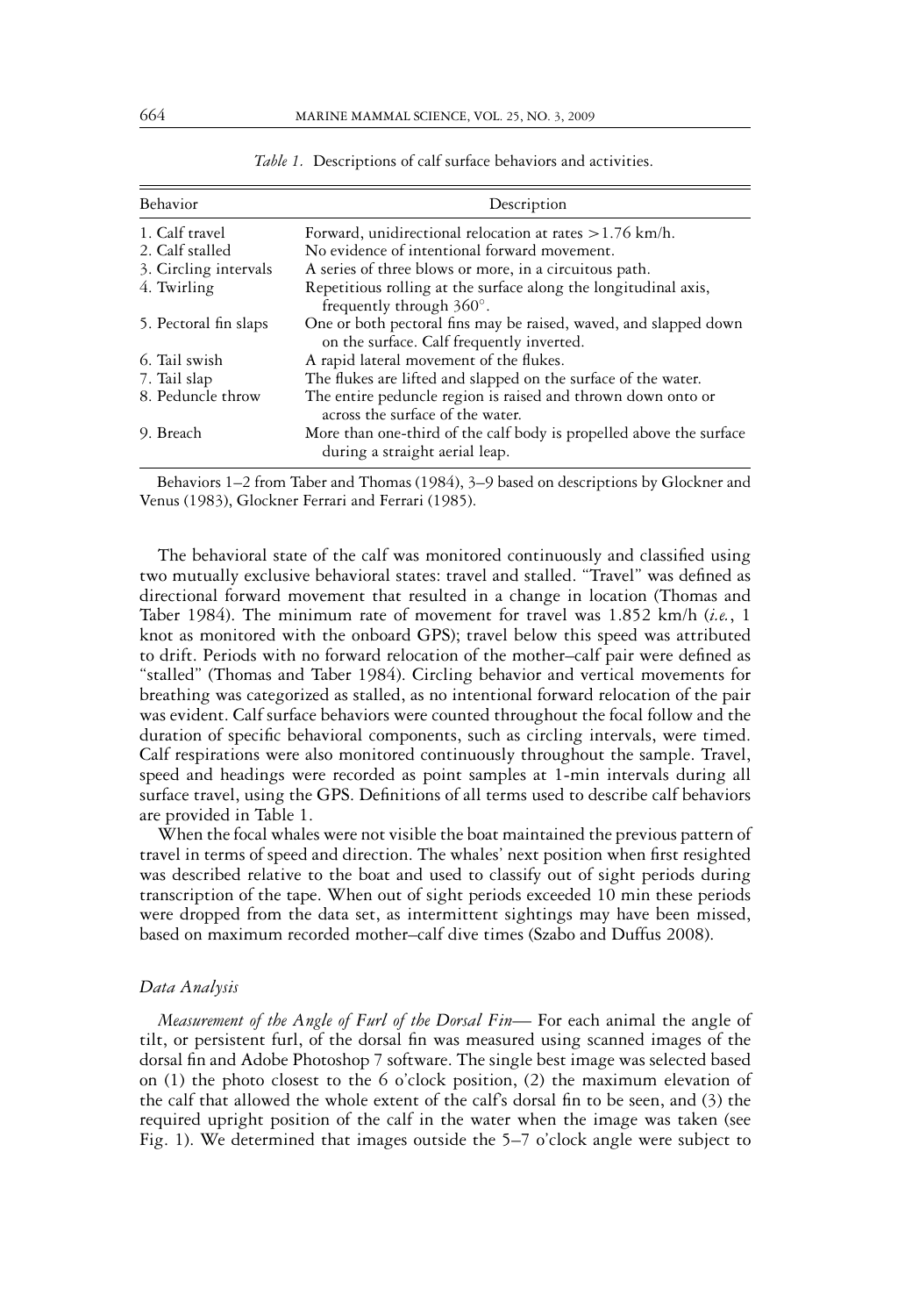

*Figure 2.* Variation in dorsal fin measurements, according to photographer position, estimated using a fixed model. Simulated measurements were taken using a wooden model, with a "dorsal" offset at 60◦, at a height of 20 cm above the ground. Position 1 was directly behind the model, and each successive position was offset by 15◦. Error bars show 95% confidence intervals. Measurements are consistent, irrespective of left or right direction of furl.

an exponentially increasing level of variance; actual measurements consistently over estimated the angle of the fin, irrespective of direction of the offset (see Fig. 2). In contrast the variation was <5◦ within 30◦ of the 6 o'clock position, *i.e.*, between 5 and 7 o'clock (see Fig. 2). The degree of lens zoom did not influence the accuracy of the measurements, as adjustments could be made within Photoshop to provide a suitably enlarged image from a high-resolution scan. Each selected image was measured three times and the mean angle of the dorsal fin was used in the continuing analysis. The sample of adult dorsal fins was measured using the same protocols.

To verify the change in the dorsal fin with age, a group of five calves that exhibited known neonate traits was selected. Each calf in this group exhibited two or more verified neonate traits; these comprised persistent fetal creases (Eberhardt and Norris 1964, Darling 1983), (*n* = 2 of 5), pale body color (Chittleborough 1953), (*n* = 3 of 5), an indentation behind the blowhole, consistent with descriptions of a neck indentation (McBride and Kritzler 1951),  $(n = 3 \text{ of } 5)$ , and verifiable small body length  $\left\langle \langle 1/3 \rangle \right\rangle$  relative to the mother (*n* = 4 of 5), (Glockner and Venus 1983, measured as per Spitz *et al.* 2000). These references all relate to humpback whale calves, except for the indentation behind the blowhole (McBride and Kritzler 1951, Cockcroft and Ross 1990) and the time sensitive estimate of persistence of fetal creases (Eberhardt and Norris 1964). Five calves with the most erect fins that had been documented extensively underwater were selected for comparison and underwater footage was examined for evidence of the listed neonate traits. The length of the body relative to the mother and the dorsal fin measurements for this group were compiled and compared to the group with documented neonate traits. Resights of the same calf, based on the confirmed re-identification of the mother and spanning intervals of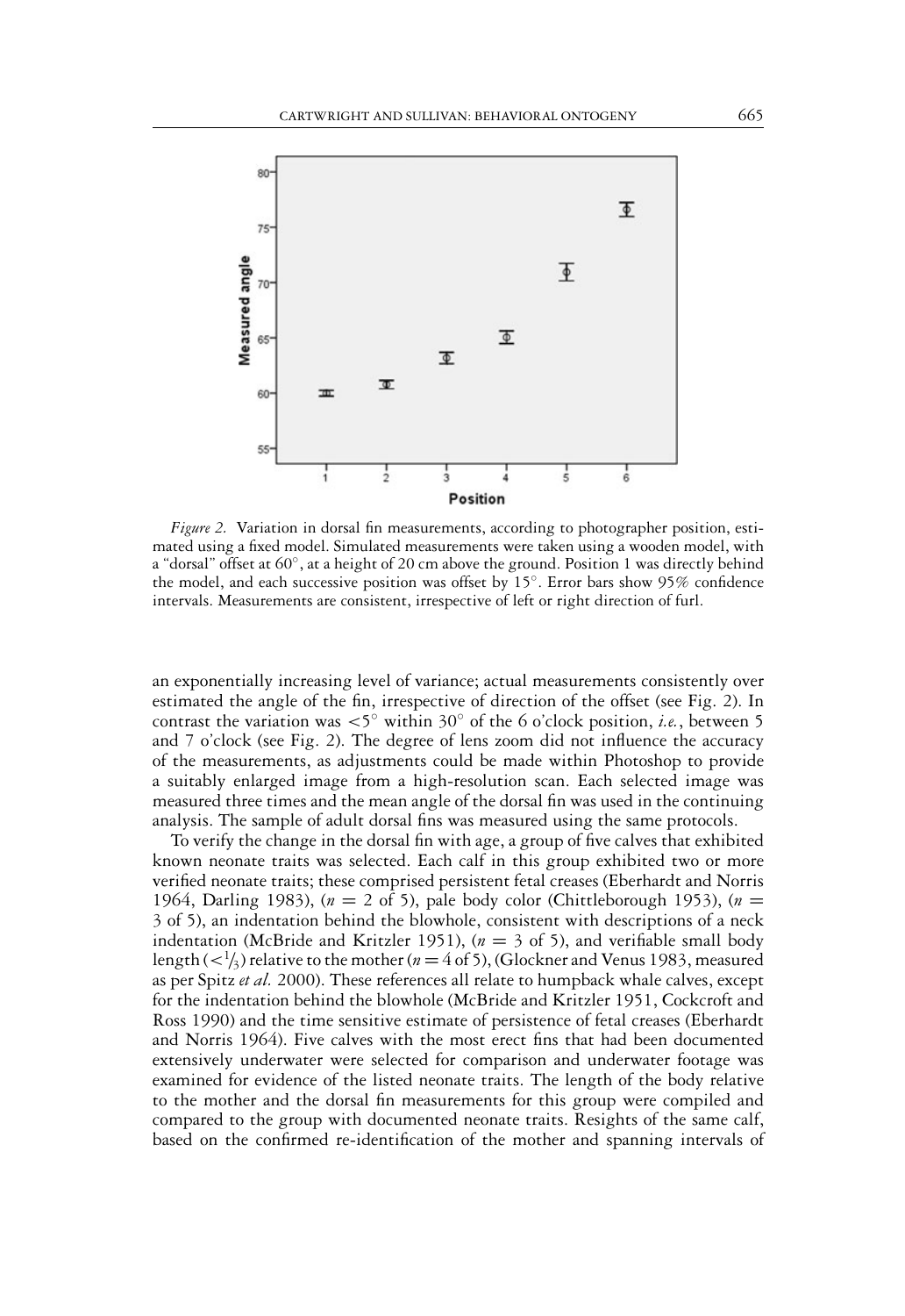>7 d, were also compiled and measured to determine whether the dorsal fin changed over the 7-d time interval in these re-identified calves.

#### *Transcription of Taped Observations of Behavior*

The behavioral tapes were transcribed against a stopwatch, with a verified timed count at the start of each tape to ensure accuracy. Using predominant activity sampling (PAS, Hutt and Hutt 1970), calf behavior was classified either as travel or stalled for each 1-min time block of the sample. When behavior changed during out-of-sight periods, the distance traveled was divided by the minimum rate of travel (1.7 km/h, *i.e.*, 30 m/min) to provide a minimum estimate of time spent traveling. The remaining portion of the out-of-sight period was classified as stalled. Other extended behaviors, such as periods of persistence at the surface and calf circling intervals, were also classified using PAS. Changes in direction of travel of  $>90^\circ$ either within a single surfacing interval or across a maximum of three successive surfacings were counted and recalculated as changes in direction per traveling hour. Surface activities were recorded as events within 1-min time blocks and expressed as event frequencies per hour. Calves' breathing regimes were classified based on the time between consecutive breaths. Breath intervals >60 s were classified dives as per Chu (1988), in order to allow comparisons with existing published data. Shorter breath intervals were subdivided into intermittent breaths  $(30-60 s)$  or short  $(<30 s)$ breaths, as a review of the frequency distribution for all blows recorded in this study revealed a clear increase in blow frequencies below the 30-s point.

#### *Statistical Analysis*

Data were analyzed using SPSS version 16 software (SPSS Inc, Chicago, IL, USA). Nonparametric tests were used for nonnormal data sets, or data sets where variances were unequal; otherwise parametric tests were applied. Results were interpreted as significant at the 0.05 alpha level or less, with Bonferroni corrections incorporated to correct for multiple testing.

We used an independent samples *t*-test to compare the dorsal fin measurements of the calves exhibiting neonate traits with those where neonate traits were absent  $(n = 5)$  in each group). The sample size for changes in resighted calves across a 7-d interval  $(n = 2)$  was too small to warrant statistical testing. Maximum dive times were obtained for all calves from the focal follow data ( $n = 69$ ) and dorsal fin measurements were also available for all the calves in this group. Although no studies have yet documented changes in the breathing regimes of mysticete neonates, several other studies have verified that maximum dive times increase as other young marine mammals mature (*e.g.*, Mann and Smuts 1999, Noren *et al.* 2001, Arnould *et al.* 2003). We compared maximum dive times and the angle of the dorsal for this group of 69 calves, using correlation tests. As the breathing regime may be influenced by activity (Sumich 1983) we then repeated this analysis using only calves that traveled throughout the sample period  $(n = 11)$ .

As calf dorsal fin measurements when categorized by month had equal variances, we used an ANOVA test followed by a *post hoc* Tukey test to determine the precise nature of the variation between months. For comparisons of dorsal fin measurements by island we truncated the data to represent equivalent sighting periods for each island, and compared the data sets using an independent samples *t*-test. Dorsal fin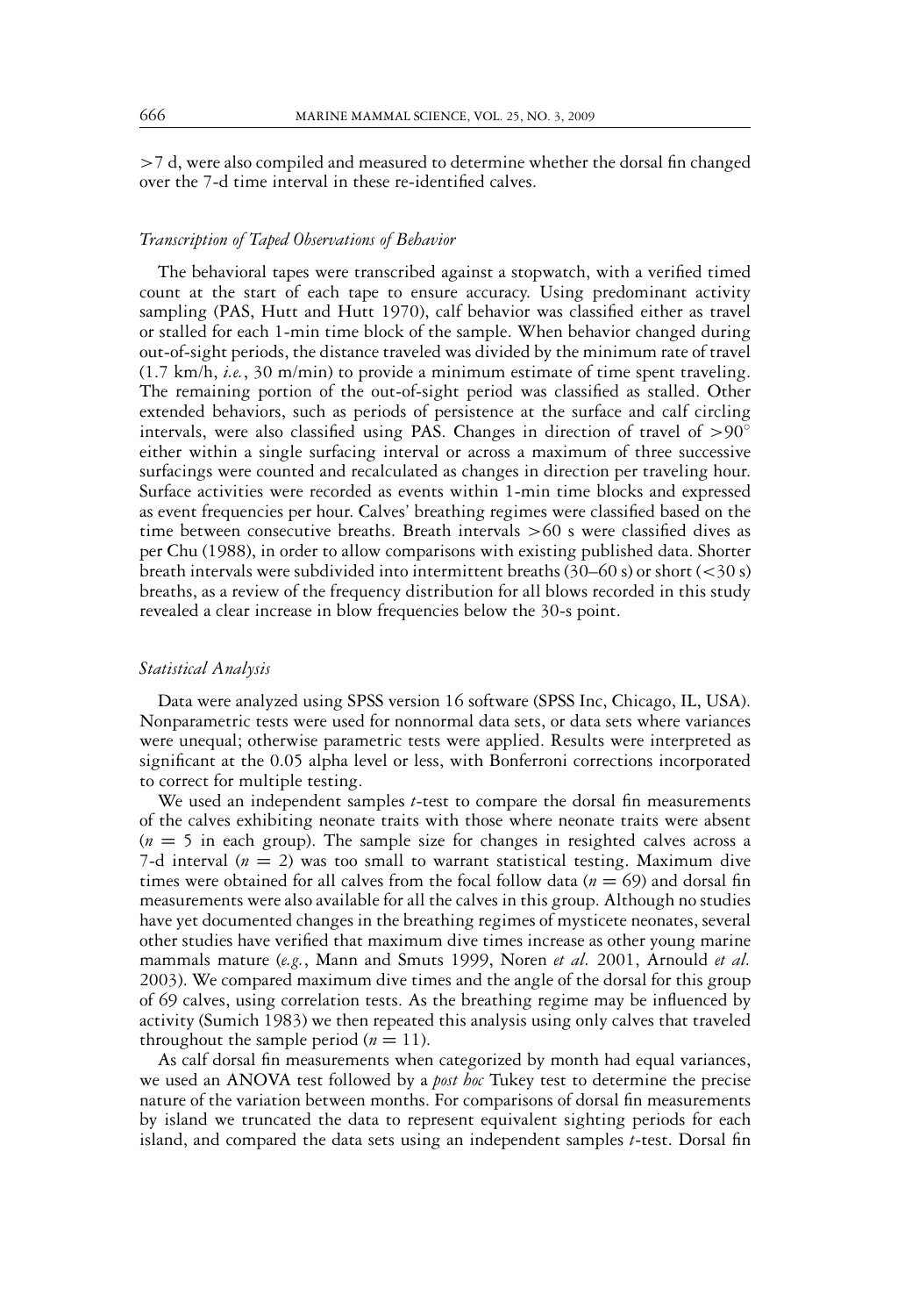measurements were also categorized according to group association; again variances were equal, and an ANOVA test was used to detect any significant variation between groups. However, power in this analysis was low due to unequal sample sizes. Therefore we ascribed calves into three different dorsal fin measurement classes and retested the data to detect any association between class and composition. To construct the classes, the maximum variation either between successive measurements, or due to displacement from the 6 o'clock position when photographed (5◦), was doubled and used as a 10◦ buffer across the mid-point of the data set; calves with dorsal fins that measured  $\leq 62^\circ$ , subsequently defined as "furled," were assigned to class 1; those above the buffer, ( $\geq$ 72°) subsequently referred to as "unfurled," were assigned to class 2. Those calves with dorsal fin measurements within the 10◦ buffer (*i.e*., 62◦– 72◦) were assigned to the buffer group. We then ran a chi-squared test of association between class and group composition.

For the behavioral analysis only those calves in mother–calf only or mother–calf with a single escort group were used, because multiple male associations affect calf behavior (Cartwright 1999). Calf behavior was widely variable, so median values and interquartile ranges were used to describe central tendencies for nonnormal data and for percentile or proportional data. To reduce dimensionality in the data set, elements of the behavioral regime were incorporated into a smaller number of representative factors using a principal component analysis. The resulting factors were used to compare the behavior of calves in the furled group, class 1, to behavior of calves in the unfurled group, class 2, using ANOVA tests. Variations in patterns of travel and rest, surface persistence, activity, and the structure of the breathing regime were tested.

To assess vessel impact, behavioral data collected during the habituation period were compared to aspects of behavior monitored during the focal follow. We used the Wilcoxon signed-rank test to compare paired data on speed during the habituation period to speed during the follow, and the proportion of time spent in travel in the first and final 10 min of the follow. In this second analysis, we hoped to detect any evidence of switches in behavioral state due to the presence of the vessel in closer proximity. Additionally, we ran power analyses to ensure that sample sizes were sufficient for all nonsignificant outcomes using an estimated power of 0.8, and a medium effect size (equivalent to one-half of one SD) as adequate to ensure that chances of type 2 error were within acceptable limits.

#### **RESULTS**

#### *Changes in the Morphology of the Dorsal Fin as an Indicator of Relative Age*

Dorsal fin measurements were obtained for 123 of 149 different calves encountered. Photo-identifications of the mothers were used to confirm resightings of calves and where calves were resighted  $(n = 7)$ , measurements of the calf's dorsal fin on the first sighting only were included in the data set. Calf dorsal fin measurements ranged from 29 $\degree$  for dorsal fins that were furled (curled over) to 90 $\degree$  for entirely unfurled dorsal fins; the mean angle was  $68^\circ$  (SD 13), mean variation between the three measurements of each selected image was  $1.9°$  (SD 1.8). The mean angle of the dorsal fin of adult dorsal fins examined ( $n = 12$ ) was 87° (SD 2.3).

For the five calves with documented neonate traits the mean dorsal fin angle was 44<sup>°</sup> (SD 4.9), compared to 79<sup>°</sup> (SD 5.4) for the second group of five calves,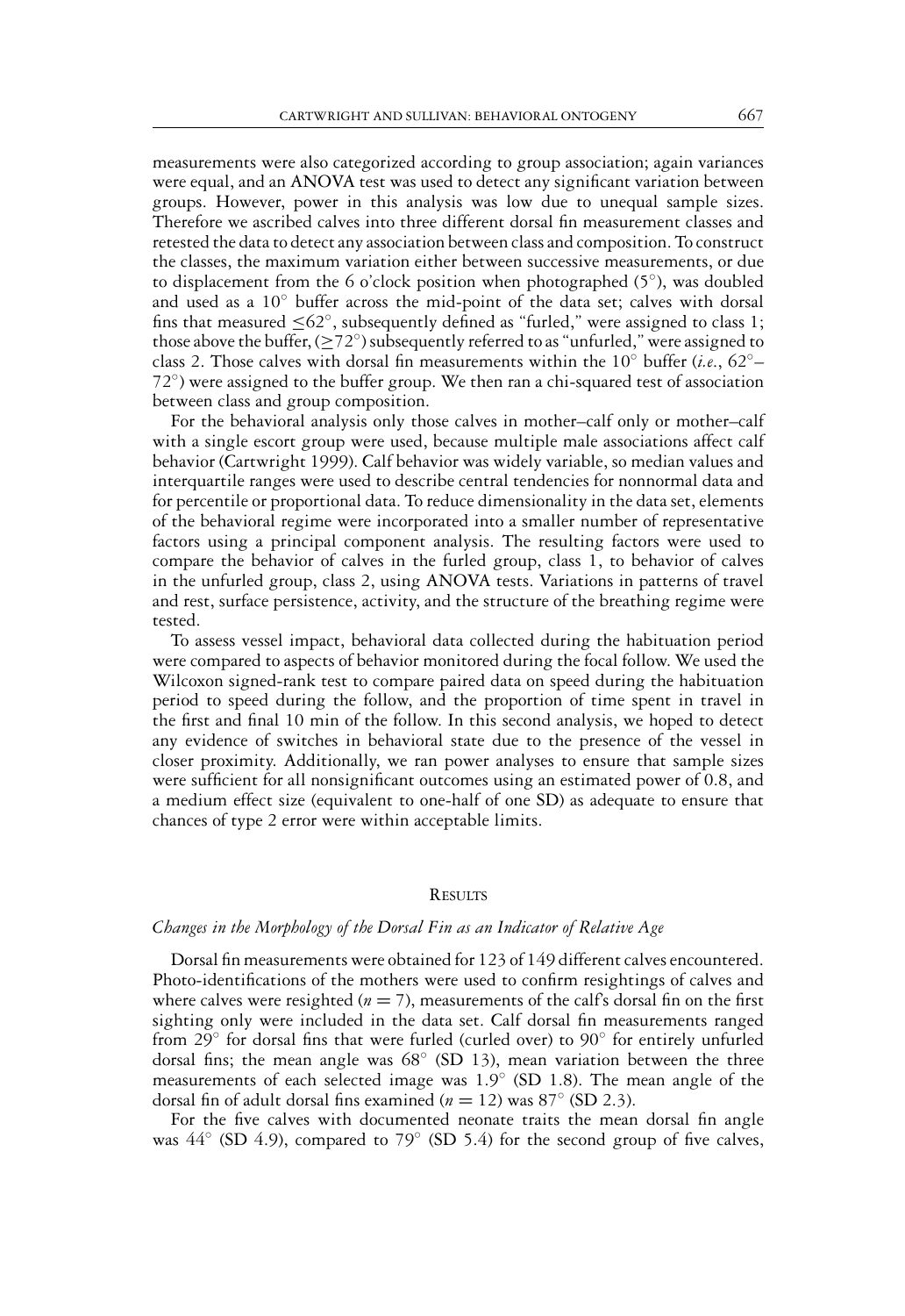where neonate traits were absent and all calf body lengths were  $>^{1/3}$  of the mother's length. The difference between the dorsal fin measurements for the two groups was significant (independent samples *t*-test;  $t = -10.820$ , df = 8,  $P < 0.001$ ).

Unfortunately, within-season resights of individual mother–calf pairs were infrequent ( $n = 7$  over the course of the study) and generally over a very short period of 1 or 2 d ( $n = 5$  of 7). Only two resights were on separate occasions of over 7 d apart, with reliable dorsal fin documentation obtained on both days. For the first resighted calf, the dorsal fin furl measurement increased by  $13°$  from  $54°$  to  $67°$  across a 15-d period (21 January to 25 February 2001). For the second resighted calf the dorsal fin furl increased by 8◦ from 62◦ to 70◦ across a 7-d period (20–27 February 2003). However, data on both maximum dive time and dorsal fin measurement were available for 69 calves and there was clear evidence of a strong, positive correlation between these factors (Spearman's rho =  $0.597, P < 0.001$ ). When we repeated this analysis using only those calves that traveled for 100% of the observation period  $(n = 11)$ , the trend remained significant (Pearson's correlation coefficient  $= 0.641$ ,  $P = 0.034$ .

### *Variation in Dorsal Fin Measurement with Month of Sighting, Island Location, and Group Composition*

When categorized by month of sighting  $(n = 123$  calves measured) the mean measurement of calf dorsal fins increased significantly between January, February, and March, but then stayed relatively constant for April (see Table 2; Levene's

| Category                          | $\boldsymbol{n}$ | Mean dorsal<br>fin furl $(°)$ | $SD(^{\circ})$ | Minimum $(°)$ | Maximum $(°)$ |
|-----------------------------------|------------------|-------------------------------|----------------|---------------|---------------|
| Month of sighting <sup>a</sup>    |                  |                               |                |               |               |
| January                           | 19               | 55                            | 13             | 29            | 86            |
| February                          | 32               | 65                            | 14             | 41            | 89            |
| March                             | 59               | 72                            | 10             | 48            | 90            |
| April                             | 13               | 70                            | 10             | 51            | 86            |
| Island location <sup>b</sup>      |                  |                               |                |               |               |
| Maui                              | 50               | 67                            | 13             | 41            | 89            |
| Island of Hawaii                  | 46               | 71                            | 11             | 43            | 88            |
| Group composition <sup>c</sup>    |                  |                               |                |               |               |
| Mother/calf alone                 | 20               | 67                            | 14             | 29            | 89            |
| Mother, calf, single<br>escort    | 91               | 67                            | 13             | 38            | 90            |
| Mother, calf,<br>multiple escorts | 12               | 75                            | 13             | 43            | 89            |

*Table 2.* Variation in the angle of the dorsal furl in calves, classified by group composition.

a Differences were significant between January, February and March; using ANOVA (Levene's statistic = 1.771,  $P = 0.156$ ; ANOVA  $F = 10.749$ , df = 3,  $P < 0.001$ ).

bDifferences between islands truncated to include sightings within the same time periods for both islands (27 January to 27 March annually) were not significant; using an independent two samples *t*-test ( $t = -1.868$ , df = 94,  $P = 0.065$ ).

Differences between group compositions were not significant; using a chi-squared test of association ( $\chi^2 = 6.730$ , df = 4,  $P = 0.151$ ,  $n = 123$ ).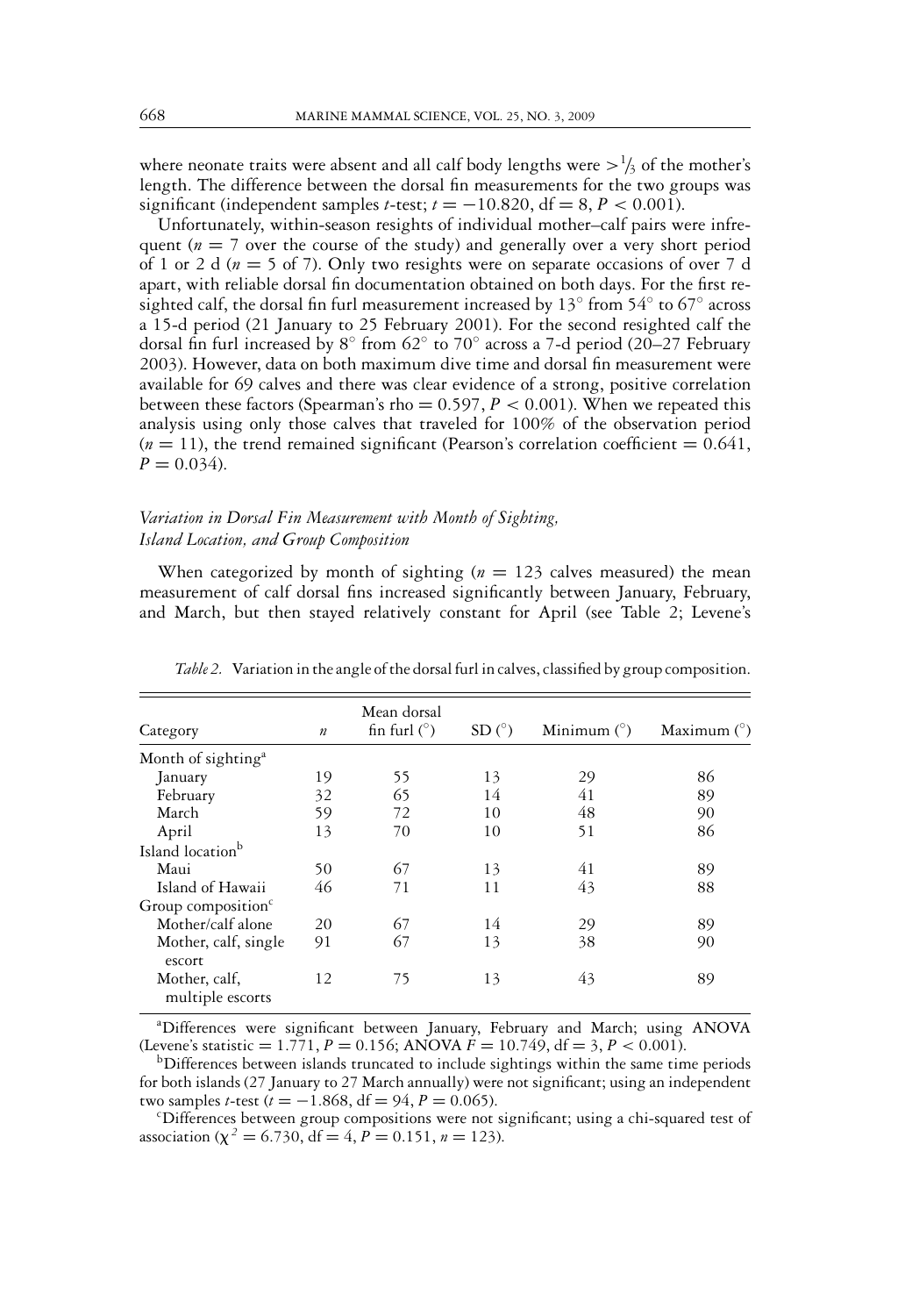statistic = 1.771,  $P = 0.156$ ; ANOVA  $F = 10.749$ , df = 3, 119,  $P < 0.001$ ). A *post hoc* Tukey test indicated that the significant differences occurred between January, February, and March. January sightings included a very small number of calves ( $n = 2$  of 19) with dorsal fin measurements  $> 72^\circ$  (class 2 calves). Similarly, April sightings included a small number of calves (*n* = 3 of 13) with dorsal fin measurements  $<62^{\circ}$  (class 1 calves). There was no evidence of significant variation in dorsal fin measurements when classified by island (Maui *vs.* Island of Hawai'i) across equivalent time periods (see Table 2; independent samples *t*-test;  $t = -1.868$ , df =  $94, P = 0.065$ ; power  $= 0.75$ ; sample size of harmonic mean 47.9 with a medium  $(6°)$ effect size). Additionally, there was no indication of significant variation between the mean dorsal fin measurements classified by group composition (see Table 2; Levene's test statistic =  $0.268$ , *P* =  $0.765$ , ANOVA *F* =  $2.363$ , df =  $2$ , *P* = 0.099). Although the power of this analysis was low, due to unequal sample sizes (power  $= 0.4$ , based on harmonic mean sample size of 21.4, with medium effect size  $[6°]$ ), within-group variation was high, indicating calves of each class were represented in each group type. When calves were grouped into classes based on dorsal fin measurements, a chi-squared test of association also indicated there was no evidence of association with group composition ( $\chi^2 = 6.730$ , df = 4,  $P = 0.151$ ,  $n = 123$ ); sample size  $>$ 109, power analysis  $>$ 0.8, based on a medium (6 $\degree$ ) effect size (Cohen 1992).

#### *Behavioral Analysis*

Behavioral samples were completed for 149 calves. Of these, 69 were for calves in unaccompanied mother–calf pairs or pairs accompanied by a single escort, and included reliable dorsal fin documentation. This comprised 64.0 h of recorded behavior, with a mean sample time for behavioral focal follows of 55.7 (SD 8.8) min.

#### *Variations in Calf Behavior According to the Furl of the Dorsal Fin*

Behavior was compared between class 1 ( $n = 26$ ) and class 2 ( $n = 27$ ) calves. The mean dorsal fin measurement for class 1 calves was 53◦ (SD 7.1) *vs.* 79◦ (SD 5.3) for class 2 calves. Full details of calf behavior within each class are provided in Table 3. Overall, the results indicated that prominent aspects of the time budget, the frequency of certain surface activities and the structure of the calf's breathing regime varied between the two classes. Class 1 calves spent more time traveling and surface activities included twirls, tail slaps, and tail swishes. In addition, the breathing regime featured shorter dives, more frequent intermittent breaths and less clustered short breaths. For class 2 calves more time was spent stalled and solitary calf circling intervals were more frequent. For these calves mean dives were longer, intermittent breaths were less frequent and short breath intervals were more closely clustered.

A single PCA factor was used to represent the time budget, comprising percentage time spent traveling or stalled, time the calf was alone at the surface, the frequency and duration of circling intervals, and speed of travel. All these features had values within the rotated component matrix of over  $\pm 0.6$ . The mean value of the factor increased significantly between the class 1 and class 2 calves (ANOVA  $F = 7.054$ ,  $df = 1, P = 0.011, \alpha/k = 0.025$ . This reflected the reduction in percentage of time spent traveling and in speed of travel between classes 1 and 2, as these were negative values in this component. Time spent stalled, time the calf spent at the surface, and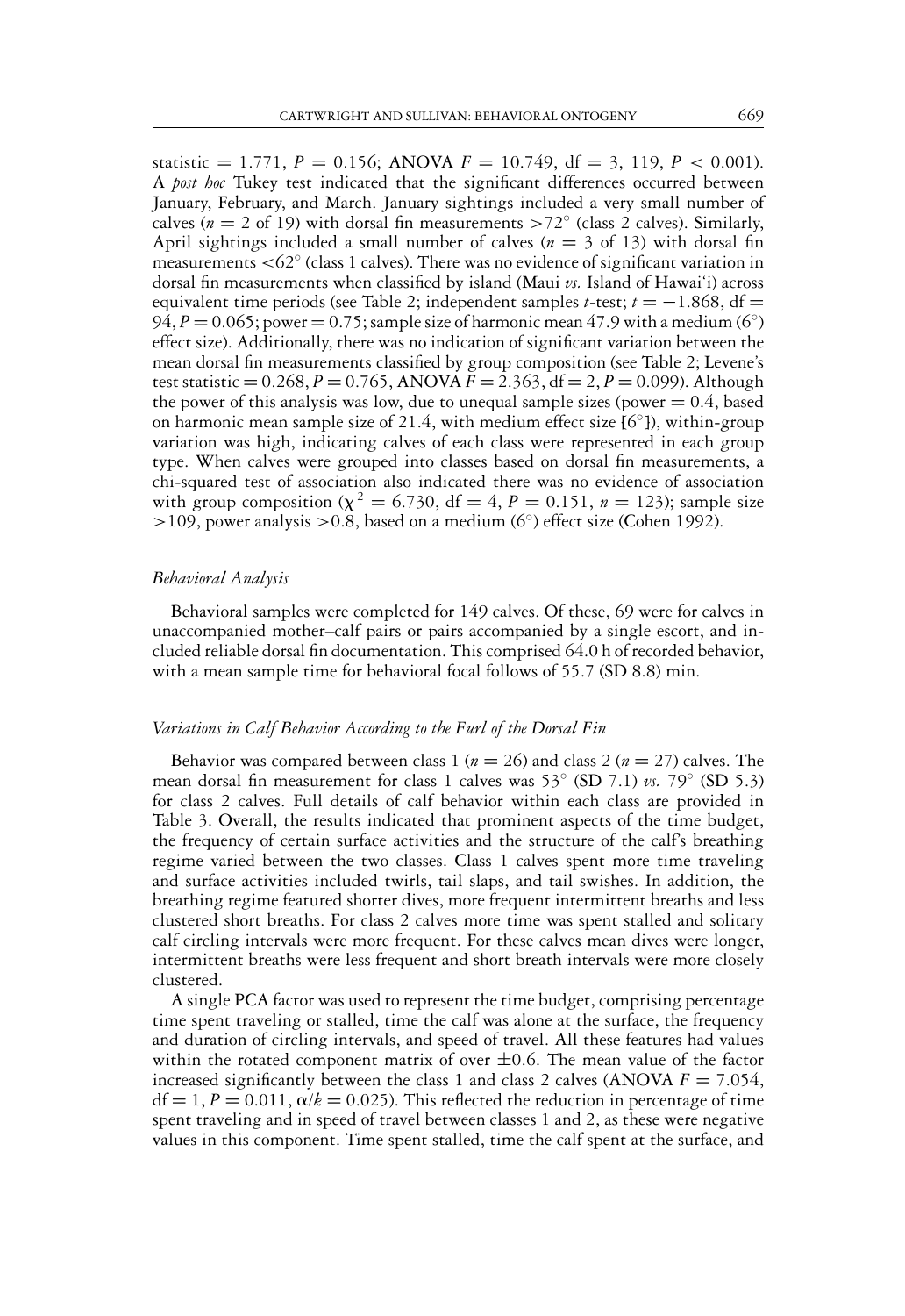| Components of the calf's                 | Class 1          | Class 2            |
|------------------------------------------|------------------|--------------------|
| behavioral regime                        | $(n = 26)$       | $(n = 27)$         |
| Total observation time (min)             | 1,410            | 1,550              |
| Mean duration of observations            | 54.2 (SD 9.2)    | 57.4 (SD 8.1)      |
| (min)                                    |                  |                    |
| Travel periods                           |                  |                    |
| Time spent traveling $(\%)$              | 85.5 (IQR 34.2)  | 47.0 (IQR 42)      |
| Estimated speed when                     | $4.4$ (SD 2.1)   | 3.7(SD 2.0)        |
| traveling (km/h)                         |                  |                    |
| Course changes per hour                  | $0$ (IQR 2.2)    | $0$ (IQR $0$ )     |
| Stalled periods                          |                  |                    |
| Total time stalled (%)                   | 14.5 (IQR 34.2)  | 53.0 (IQR 42.0)    |
| Calf alone at surface (%)                | $4.0$ (IQR 22.5) | 11.7 (IQR 10.0)    |
| Mother and calf at surface $(\%)$        | $0$ (IQR 5.5)    | $3.0$ (IQR $8.3$ ) |
| Circling intervals per hour              | $0$ (IQR $3$ )   | $5$ (IQR $3$ )     |
| Duration of circling intervals           | $0$ (IQR 1.2)    | 1.2 (IQR 0.8)      |
| (min)                                    |                  |                    |
| Breathing regime                         |                  |                    |
| Mean total breathing                     | 88.3 (SD 20.8)   | 76.5 (SD 15.5)     |
| frequency (per hour)                     |                  |                    |
| Length of maximum dives (s)              | 178 (SD 73)      | 281 (SD 89)        |
| Mean duration of extended                | 120 (SD 49)      | 175 (SD 55)        |
| dives $(>60 s)$                          |                  |                    |
| Mean duration of short breath            | 16(SD3.0)        | 14 (SD 2.2)        |
| intervals $(< 30 s)$                     |                  |                    |
| Mean no. of extended dives<br>(per hour) | 12 $(SD 4.3)$    | 13 (SD 2.7)        |
| Mean no. of intermittent                 | 22 (SD 13.2)     | 11 $(SD 8.5)$      |
| blows (per hour)                         |                  |                    |
| Proportion of between dive               | 61.6 (IQR 20.9)  | 68.2 (IQR 9.5)     |
| blows vs. all blows                      |                  |                    |
| Proportion of intermittent               | 23.4 (IQR 15.2)  | 12.5 (IQR 10.7)    |
| blows $\nu s$ , all blows                |                  |                    |
| Proportion of extended dives             | 14.3 (IQR 10.2)  | 17.6 (IQR 5.9)     |
| $\mathit{vs.}$ all blows                 |                  |                    |

*Table 3.* Time budgets and behavior of class 1 and class 2 calves. (Mean + SD provided for normally distributed statistics, median + IQR for all non normal, percentage and proportional data sets).

the number and duration of calf circling intervals were all represented by positive coefficients in the rotated matrix and these increased between class 1 and class 2 calves. A second factor, representing changes in direction, did not vary significantly between classes (ANOVA  $F = 1.784$ , df = 1,  $P = 0.189$ ,  $\alpha/k = 0.025$ ). The time budgets of calves in class 1 and class 2 are shown in Figure 3.

Total surface activity within classes was broken down into specific types of activity. A hierarchical cluster analysis revealed some groupings of specific behaviors such as tail slaps and tail swishes, while twirling and breaching emerged as clearly distinct surface activities. Variation in these two activities was therefore investigated independently. Twirling was the commonest behavior, seen in 42 of the 69 calves, breaching was the most variable, but no significant variation in frequency between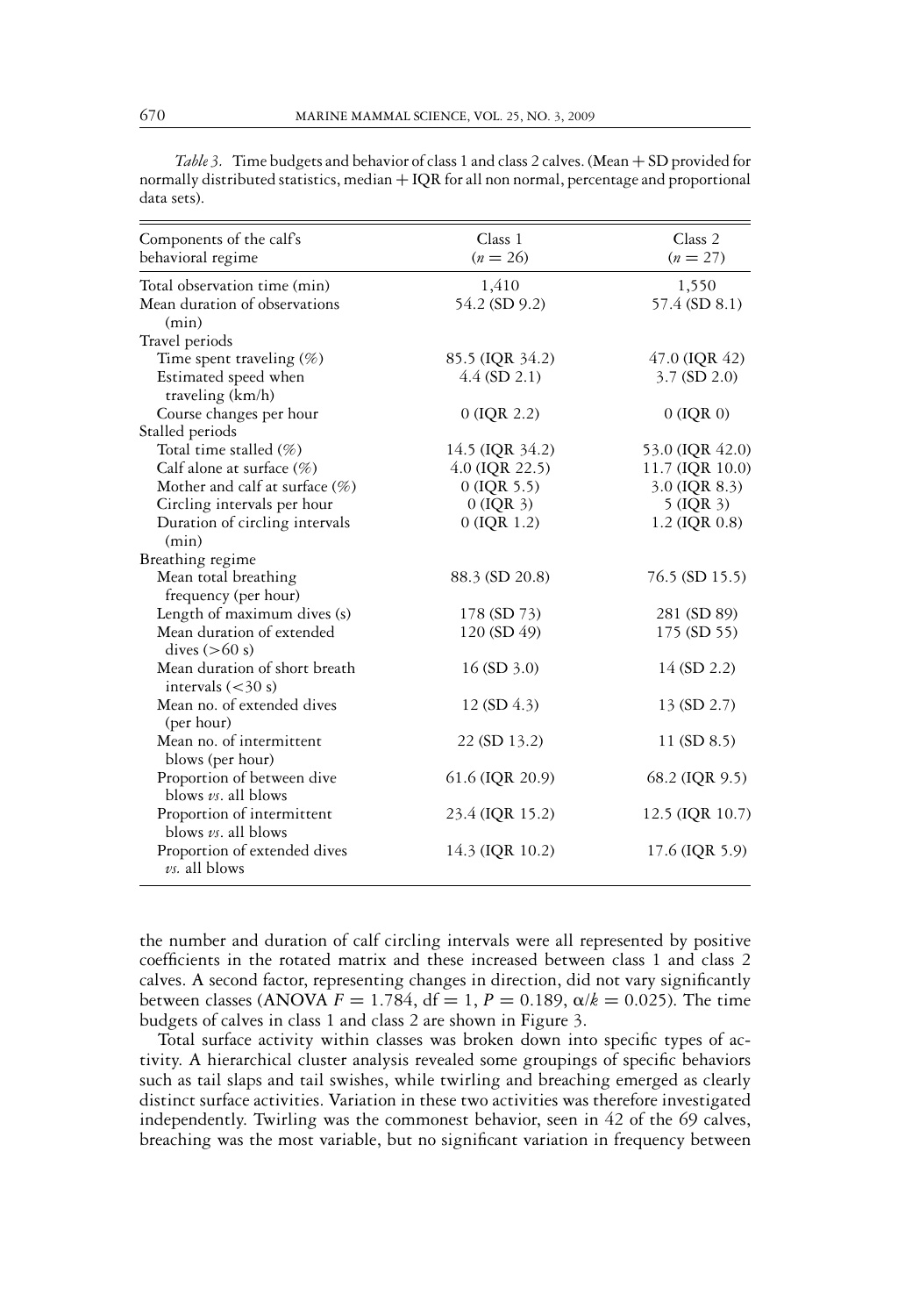

*Figure 3.* Time budgets of class 1 and class 2 calves. Bars represent median percentages of the time budget. Differences between the time budgets of class 1 and class 2 calves, when components were compiled into a single PCA component, were significant (ANOVA  $F =$ 7.054,  $df = 1$ ,  $P = 0.011$ ). Error bars indicate 95% confidence intervals.

the two classes was detected (one-way ANOVA test; Levene's statistic  $= 0.609$  and 0.150 for twirling and breaching, respectively,  $P = 0.439$  and 0.700; ANOVA  $F =$ 0.221,  $df = 1, P = 0.64$  for twirling and  $F = 0.102, P = 0.751$  for breaching). Mean event frequency of tail slaps and tail swishes decreased from 3.2 (SD 5.1) events per hour for class 1 calves to 0.4 (SD 0.9) events per hour for class 2 calves; a single PCA component representing both activities decreased significantly between classes (Levene's statistic = 3.739,  $P = 0.059$ ; ANOVA  $F = 8.242$ , df = 1,  $P = 0.006$ ,  $\alpha/k = 0.0166$ .

The breathing regime was represented by a series of three PCA components. One of these (comprising the mean length of dives, the proportion of intermittent breaths per hour and mean length of short breaths) showed significant variation between age classes (Levene's statistic = 1.117,  $P = 0.296$ ; ANOVA  $F = 10.933$ , df = 1,  $P = 0.002$ ). The mean value of the component decreased between class 1 and class 2 calves. Mean length of dive was a negative value in this component, this increased between class 1 and class 2 calves while the proportion of intermittent breaths (a positive integer) decreased between class 1 and class 2 calves. Thus, class 1 calves made shorter dives than class 2 calves, and took more frequent, single intermittent breaths. For class 2 calves, mean dive times lengthened, class 2 calves took fewer single, intermittent breaths between extended dives and short breaths of <30 s were slightly more clustered. Notably, the mean total breathing frequency, which included all breath intervals, was consistent between the age classes. This suggests a change in the structure of the breathing regime, rather than a change in overall breathing frequency (full details are provided in Table 3).

Observations during the focal follows confirmed that the mother and calf were within one calf body length during 98% of all surfacings. Underwater observations confirmed that during calf circling activities the mothers were invariably at rest below their calf. Furthermore, calves did not move vertically up and down in the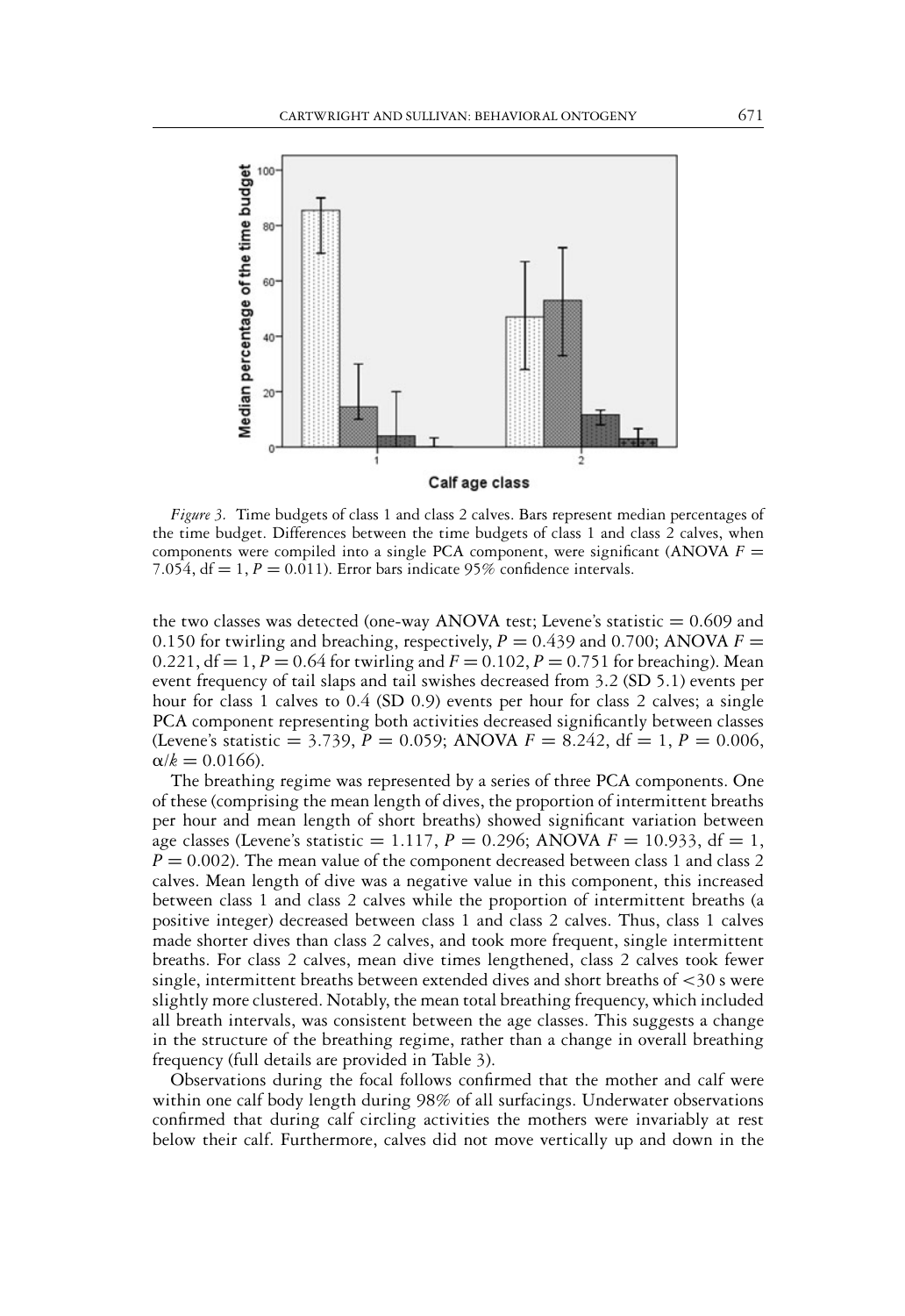water column without surfacing and based on our observations mother–calf pairs usually surfaced prior to a change in state from stalled to travel.

#### *Statistical Assessment of Vessel Impact*

Mean travel speed during the 20-min habituation period was 4.1 km/h (SD 1.5); this fell slightly to 3.9 km/h (SD 1.0) during the focal follow but this difference was not significant (Wilcoxon signed-rank test,  $Z = -1.070$ ,  $P = 0.285$ ). Associated power for this analysis was 0.89, based on a sample size of 42 traveling groups. Similarly, the proportion of time each calf spent in travel during the first 10 *vs.* the final 10 min of the follow did not vary significantly  $(Z = -1.420, P = 0.156)$ . Here power increased to 0.98, as the full sample size of 69 calves was used (see Howell 1999—power analysis of sample size for paired samples).

#### **DISCUSSION**

This study demonstrates a field technique that can be used to distinguish between two age classes of humpback whale calves within the Hawaiian calf population. Applying this technique, our results indicate that there is moderate synchrony in calf age across the winter season, little variation in relative calf age between island regions, and all age classes of calves are equally represented in different group associations. Our results also suggest that at least some of the wide variability in humpback whale calf behavior in Hawaiian waters may be attributable to relative calf age. The youngest cohort of humpback whale calves, distinguished in this study by the persistent furl of the dorsal fin, characteristically spent much of their time in persistent travel and took frequent breaths, while older calves spent more time at rest or circling alone at the surface and had greater breath holding capacity. We suggest that each of these distinct regimes may potentially promote the ontogeny of attributes that enhance calf fitness, and maximize the calves' chances of successfully completing the natal migration to the feeding grounds.

While numerous authors cite floppy or folded dorsal fins as a distinguishing neonate trait (*e.g.,* Dearolf *et al.* 2000, Noren *et al.* 2001), very few report the changes seen in the dorsal fin as neonates mature. Results from this study demonstrate that in humpback whale calves furled dorsal fins coincided with other known characteristics of early neonates. In contrast, neonate traits were absent in calves where the dorsal fins were closer to erect, or unfurled. In measurements of two resighted calves, dorsal fin measurements indicated that the dorsal fins unfurled toward the erect position over time, and differences could be quantified using this technique. Additionally, the angle of the dorsal fin increased with increasing breath-holding capacity and the latter is a known indicator of ontogeny in other cetacean neonates (*e.g.*, Mann and Smuts 1999, Noren *et al.* 2001, Arnould *et al.* 2003). This combined evidence suggests that the angle of the dorsal fin increases, *i.e*., the dorsal fin straightens, as humpback whale calves mature. In comparison, the degree of variation ( $\sim 2^{\circ} - 3^{\circ}$ ) among measured adult dorsal fins was consistently small. Some adult dorsal fins appear to "wiggle" slightly when the animal surfaces, but this observation is most likely attributable to the surrounding blubber, as the underlying muscles are stiff (Etnier *et al.* 2008). We did not observe any such equivalent waiver in calf dorsal fins; however, there is inevitably some individual variation in morphological features and this may affect the degree of accuracy of this method. Notwithstanding, the general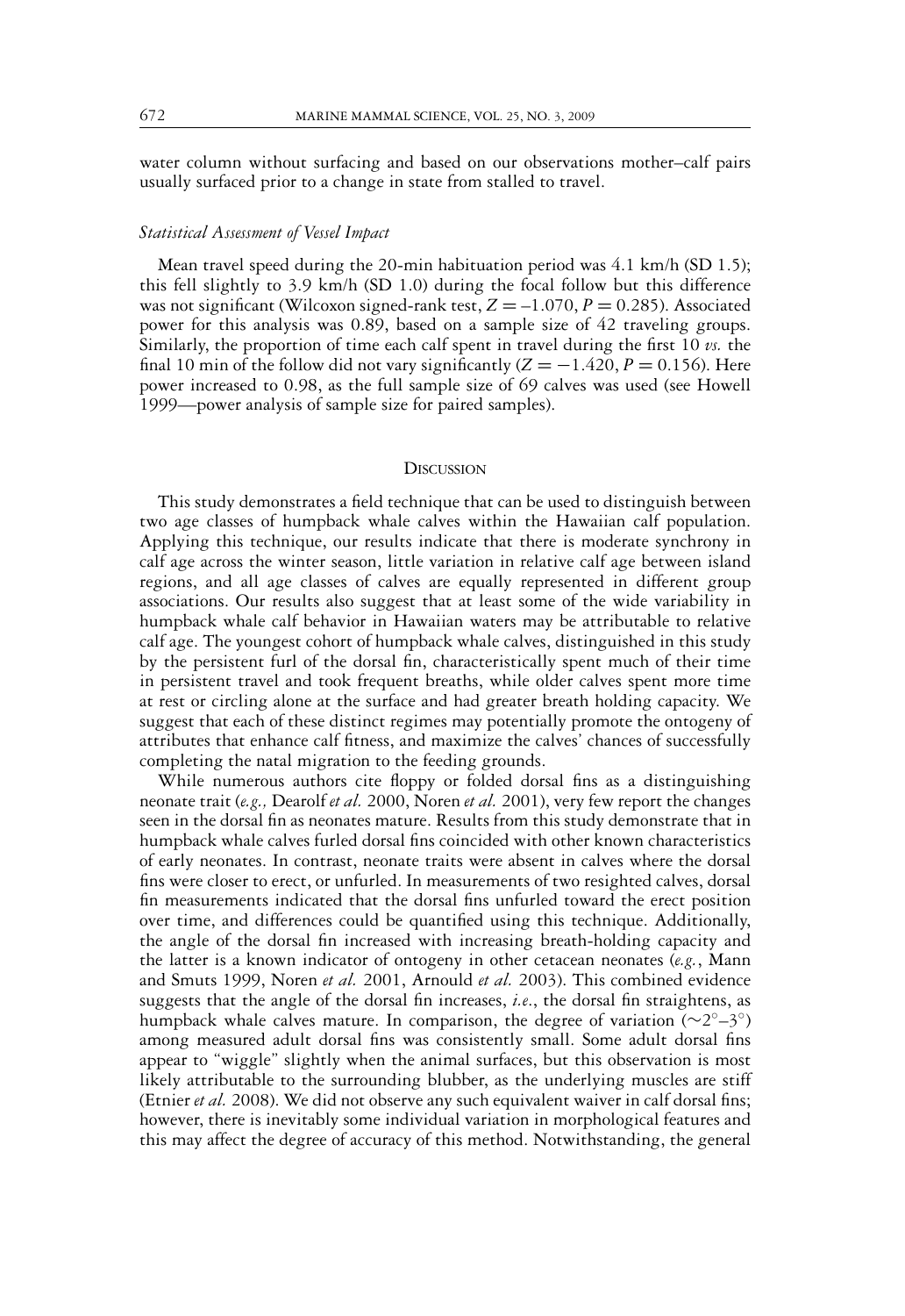approach described here appears to provide a way to discriminate between younger and more mature humpback whale calves within this breeding region.

The general trend of increasing mean angle of the calves' dorsal fins between January and March is consistent with a predictable rise in mean calf age across the winter season. Parturition prior to arrival in Hawaii, as suggested by Glockner and Venus (1983) and Spitz (1999), would explain the early-season sightings of small numbers of mature calves. Late season sightings of younger calves support Chittleborough's (1958) reports of postpartum ovulation or second ovulations after natal mortality; based on an 11-mo gestation (Chittleborough 1953, 1958) conception in March or April would result in a relatively late birth the following year. Alternatively, these observations could reflect temporal variation in patterns of breeding and parturition, as high levels of variation in feeding site origin (Stevick *et al.* 2006, Calambokidis *et al*. 2008) could result in different lengths of migration and different arrival times for females. Whatever the explanation, these younger late born calves may warrant further study, as late births in ungulate populations are associated with higher mortality (Guinness *et al.* 1978).

As no significant difference in relative calf age emerged between the different island locations this may suggest a relatively homogenous calf population, at least between the two areas studied. Additionally, there was no significant difference in relative calf age when classified according to group composition. Indeed, all age classes of calves were found in groups in which single and multiple escorts accompanied the mother–calf pair. This suggests that although females with calves become more attractive to males as the season progresses (Craig *et al.* 2002), the attractiveness of the female may not be strongly influenced by the relative age of any existing calf.

Behavioral differences according to relative calf age were quite pronounced. Persistent travel characterized class 1 calves and the furled dorsal fins and shorter dive times of calves in this group support the assumption that this is the youngest cohort of calves within the sample. Persistent travel has been documented for early cetacean neonates in other studies, such as southern right whales (Thomas and Taber 1984) and bottlenose dolphin (Mann and Smuts 1999). In captive settings, continual movement and the almost complete cessation of sleep in both neonates and their mothers has been documented throughout the first month following parturition (Lyamin *et al.* 2005). Previous authors (*e.g.*, Norris *et al.* 1977, Thomas and Taber 1984) have suggested that this early traveling behavior in neonates could stimulate the production of muscle myoglobin. Levels in neonates are generally very low compared to adults (Noren *et al.* 2001) and increases in muscular myoglobin levels coincide with the onset of mobility and exercise (Thorson and Le Boeuf 1994, Burns *et al.* 2007). In humans, intense training leads to increased levels of muscle myoglobin, and training under hypoxic conditions further enhances these gains (Vogt *et al*. 2001). Increased effort is required for swimming in cetacean neonates (Noren *et al.* 2006); during underwater observations in this study, class 1 calves maintained a persistent and frequent fluke beat while swimming. Still, at this point, a causative link between exercise and the production of myoglobin has yet to be established. Other factors, such as predation pressure on young naïve calves or the mothers' motivation to seek out mates and maximize her future reproductive success, also provide plausible explanations for persistent travel. Additionally, younger calves, or females with younger calves, could be more sensitive to the presence of vessels. However, the similarities between our results and those from other studies that were not vessel based (*e.g.*, Thomas and Taber 1984, Lyamin *et al.* 2005), combined with the analysis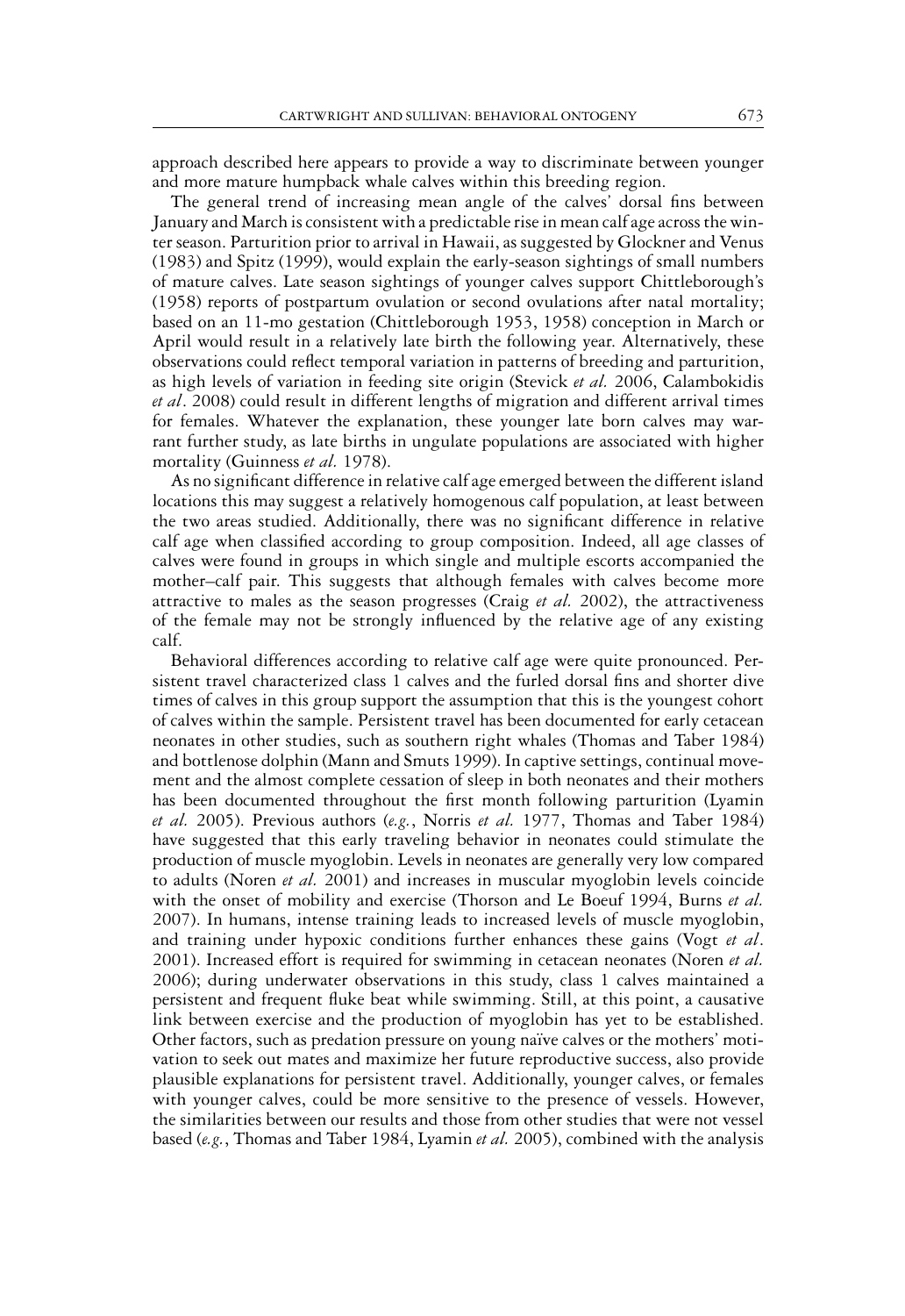of vessel impact data included in this study, provide support for our assertion that our observations reflect natural patterns of behavior and were not induced or amplified by the presence of the research vessel.

Class 2 calves spent less time traveling, more time at rest and swimming speeds were slower. These calves had more erect dorsal fins and longer dive times and were presumed to comprise the more mature cohort when compared to the class 1 calves. Among class 2 calves the frequency and duration of circling increased and during circling periods the mother remained resting below. Vessel habituation of the mother or her calf could be a contributory factor here; however, this switch in behavior also correlates with land-based observations for maturing southern right whale calves (Thomas and Taber 1984) and observations of young odontocetes in wild (Mann and Smuts 1999) and captive settings (Lyamin *et al.* 2005). As suggested by these authors, this alteration in behavior may reflect the changing physiological priorities of the mother–calf pair during this period. Stored maternal fat resources represent the sole source of energy for both the mother and her calf while in breeding regions and maternal costs of lactation increase through the lactation period as the proportion of lipid in the milk rises (Oftedal 1997). As metabolic costs in adult marine mammals represent 40% maintenance and 60% locomotion costs (Williams 1999), switching from travel to rest would conserve energy in both the mother and the calf. In general, when young animals are less active metabolic rates decline (Arnould *et al.* 2003) and energy is preferentially allocated to growth (Sibly and Calow 1986). Low activity rates may therefore enhance calf growth rates, and larger body size has a wide range of associated benefits for the calf. These include reduced costs of travel on the upcoming migration (Williams 1999), increased breath holding capacity (Schreer and Kovacs 1997), reduced risk of predation during migration (Chittleborough 1953), and enhanced reproductive success (Spitz *et al.* 2002).

Despite the constraints of a finite energy supply, surface activity was common in calves of both classes. This type of behavior fits definitions of play, as a functional component of early ontogeny that facilitates the development of motor skills and maneuverability (Bekoff 1984). In this data set, twirling, where the calf rolled along its longitudinal axis, was the most frequent calf surface behavior in calves of all ages, and this may be an effective antipredator behavior. Killer whales often attack baleen whales by ramming forcefully into their undersides (Ford *et al.* 2005) and in five of 15 accounts of predatory interactions between humpback and killer whales reported by Ford and Reeves (2008), humpback whales, including calves, used rolling as a method of defense. Tail flukes and pectoral fins were additionally used as weapons, thus proficient motor skills and movements of the fins and flippers developed during surface activities, such as breaching, tail slaps, and tail swishes, though energetically costly (Whitehead 1985), may prove to be a good antipredator investment. Current findings indicate that between 15% and 20% of the humpback calf population in the central North Pacific, and up to 40% of the humpback calf population in Mexican breeding grounds may interact with killer whales while on the breeding grounds or during the natal migration (Dolphin 1987, Mehta *et al.* 2007, Steiger *et al*. 2008). However, as scarring is mostly mild (Mehta *et al.* 2007), this suggests that at least some attacks are sublethal and calves can potentially deflect these predatory events. Enhanced motor skills could thus provide a selective advantage and when coupled with larger calf body size resulting from rest and persistence on the breeding grounds, these attributes could justify the costly persistence of lactating mothers in breeding regions. Larger body size may advertise greater handling time to potential predators,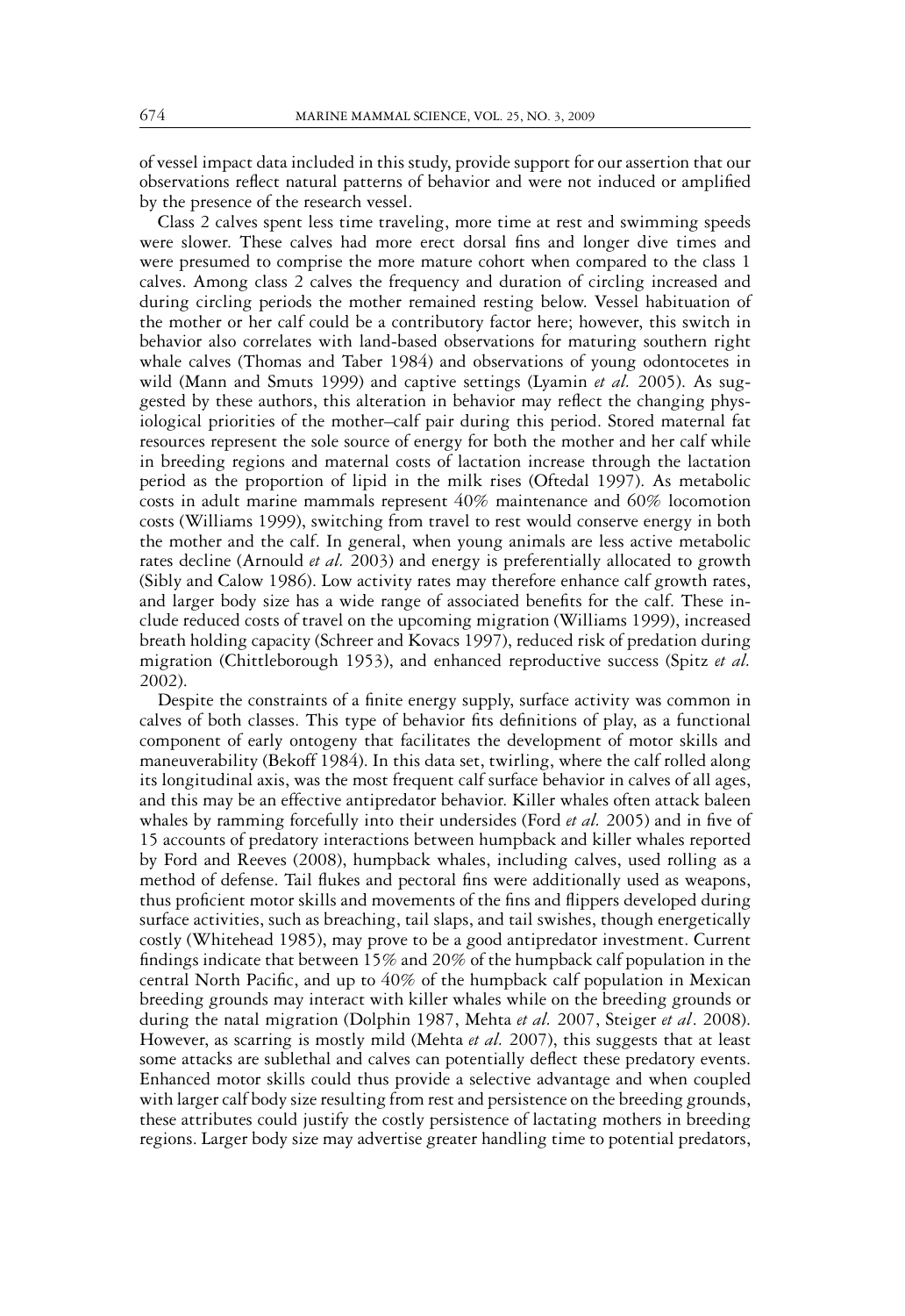as well as increased breath holding capacity. This latter trait would offset the threat of drowning, a strategy that is also often employed by killer whales when attacking mysticete calves (Ford and Reeves 2008).

The description of behavioral ontogeny in humpback whale calves provided here closely resembles those reported for other baleen whale calves in breeding regions that are collectively classed as "fight species" by Ford and Reeves (2008), namely, right and gray whales. These three species typically attempt to defend themselves when attacked by killer whales, calves are targeted preferentially (Mehta *et al.* 2007) and in all three there are also distinct sequential phases of travel and rest along with functional play activities during early ontogeny. This convergence lends support to the hypotheses originally proposed by Corkeron and Connor (1999) that, along with other potential functions, migration may incorporate an antipredator strategy that reduces calf vulnerability to killer whale predation. Warm, calm waters characterize breeding regions and may promote proximate mechanisms such as growth that enhance ultimate attributes such as predator avoidance and future fitness. Sublethal predators can dramatically alter the behavior of their marine mammal prey even if they rarely kill them (Wirsing *et al.* 2008). In this context, costly maternal lingering in areas like Hawaii, where risks of killer whale predation are low (Mobley *et al.* 2001, Baird *et al.* 2006), appears justifiable and warrants consideration as a possible factor that may shape the migratory behavior of mysticetes.

Finally, when taken cumulatively, the findings of this study further highlight the importance of breeding regions in the life history of humpback whales, underscoring the need for careful management and protection of these critical regions.

#### ACKNOWLEDGMENTS

This study is the end result of the effort and contribution of many people. We are especially grateful to Mark Percival and the Early Years Foundation for essential financial support and unwavering encouragement throughout this study. Sincere thanks also go to Terence Mangold, Amy Miller, and Eric Fletcher who generously donated extensive time to the project; their expertise as boat captains was invaluable in developing the boat handling and approach protocols used in this study. Additional energetic and enthusiastic field assistance was provided by members of the Keiki Kohola Project, including Rob Hawes, Dean Wilson, Chris Howard, Winston Warr, Colby Lawrence, Amber Geffre, Brad Kintz, Todd Buczyna, Carla Guedelhoefer, Kevin and Claudia Merrill, and Mark Salemi. Additional funding was received from the Hawaiian Island Humpback Whale National Marine Sanctuary, Princess Cruises Corporation and the generous donations of Princess Cruises passengers. Dr. Jim Darling provided valuable advice at the outset of this study, Dan McSweeney of the Wild Whale Research Foundation provided assistance when the project relocated to the Island of Hawai'i, and UFO parasail and the Whaleman Foundation made boats available for lease. Several anonymous reviewers provided very useful comments on earlier versions of this manuscript. The study was conducted under National Marine Fisheries permit number 895- 1450.

#### LITERATURE CITED

AGRAWAL, A. F., E. D. BRODIE, III AND J. BROWN. 2001. Parent-offspring co-adaptation and the dual genetic control of maternal care. Science 292:1710–1712.

ALTMANN, J. 1974. Observational studies of behaviour: Sampling methods. Behaviour 49:227–267.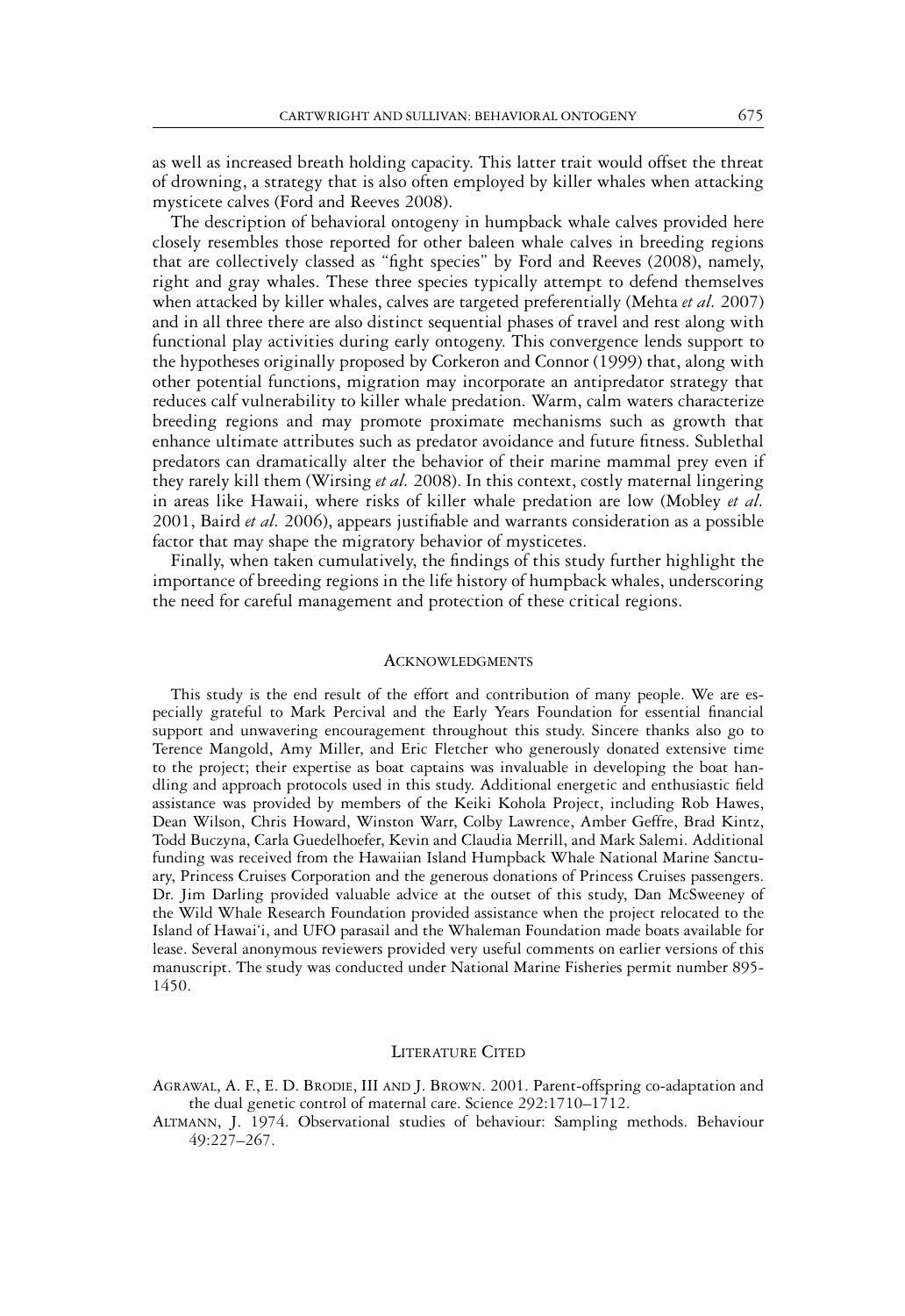- ARNOULD, J., S. LUQUE, C. GUINET, D. COSTA, J. KINGSTON AND S. SHAFFER. 2003. The comparative energetics and growth strategies of sympatric Antarctic and subantarctic fur seal pups at Iles Crozet. Journal of Experimental Biology 206:4497–4506.
- BAIRD, R. W., D. MCSWEENEY, J. BANE, J. BARLOW, D. R. SALDEN, L. K. ANTOINE, R. G. LEDUC AND D. L. WEBSTER. 2006. Killer whales in Hawaiian waters: Information on population identity and feeding habits. Pacific Science 60:523–530.
- BEAUPLET, G., C. BARBRAUD, M. CHAMBELLANT AND C. GUINET. 2005. Interannual variation in the post-weaning and juvenile survival of subantarctic fur seals: Influence of pup sex, growth rate and oceanographic conditions. Journal of Animal Ecology 74:1160–1172.

BEKOFF, M. 1984. Social play behavior. Bioscience 34:228–233.

- BRODIE, P. F. 1975. Cetacean energetics, an overview of intraspecific size variation. Ecology 56:152–161.
- BURNELL, S. R., AND M. M. BRYDEN. 1997. Coastal residence periods and reproductive timing in southern right whales, *Eubalaena australis*. Journal of Zoology (London) 241:613– 621.
- BURNS, J. M., AND M. J. REHBERG. 2008. Differences in diving and swimming behavior of pup and juvenile Steller sea lions (*Eumetopias jubatus*) in Alaska. Canadian Journal of Zoology 86:539–553.
- BURNS, J. M., K. C. LESTYK, L. P. FOLKOW, M. O. HAMMILL AND A. S. BLIX. 2007. Size and distribution of oxygen stores in harp and hooded seals from birth to maturity. Journal of Comparative Physiology B: Biochemical, Systemic, and Environmental Physiology 177:687–700.
- CALAMBOKIDIS, J., G. H. STEIGER, J. M. STRALEY, L. M. HERMAN, S. CERCHIO, D. R. SALDEN, R. J. URBAN, J. K. JACOBSEN, O. VON ZIEGESAR, K. C. BALCOMB, C. M. GABRIELE, M. E. DAHLHEIM, S. UCHIDA, G. ELLIS, Y. MIYAMURA, P. L. DE GUEVARA, M. YAMAGUCHI, F. SATO, S. A. MIZROCH, L. SCHLENDER, K. RASMUSSEN, J. BARLOW AND T. J. QUINN, II. 2001. Movements and population structure of humpback whales in the North Pacific. Marine Mammal Science 17:769–794.
- CALAMBOKIDIS, J., E. A. FALCONE, T. J. QUINN, A. M. BURDIN, P. J. CLAPHAM, J. K. B. FORD, C. M. GABRIELE, R. LEDUC, D. MATTILA, L. ROJAS-BRACHO, J. M. STRALEY, B. L. TAYLOR, R. J. URBÁN, D. WELLER, B. H. WITTEVEEN, M. YAMAGUCHI, A. BENDLIN, D. CAMACHO, K. FLYNN, A. HAVRON, J. HUGGINS AND N. MALONEY. 2008. SPLASH: Structure of populations, levels of abundance and status of humpback whales in the North Pacific. Final report for Contract AB133F-03-RP-00078. Cascadia Research, Olympia, WA. 57 pp.
- CARTWRIGHT, R. 1999. Factors affecting the behaviour of mother and calf humpback whales (*Megaptera novaeangliae*) in Hawaiian waters. M.Sc. thesis, Manchester Metropolitan University, Manchester, UK. 58 pp.
- CERCHIO, S., C. M. GABRIELE, T. F. NORRIS AND L. M. HERMAN. 1998. Movements of humpback whales between Kauai and Hawaii: Implications for population structure and abundance estimation in the Hawaiian Islands. Marine Ecology Progress Series 175:13–22.
- CHITTLEBOROUGH, R. G. 1953. Aerial observations on the humpback whale, *Megaptera nodosa* (Bonnaterre), with notes on other species. Australian Journal of Marine and Freshwater Research 4:219–226.
- CHITTLEBOROUGH, R. 1958. The breeding cycle of the female humpback whale, *Megaptera nodosa* (Bonnaterre). Australian Journal of Marine and Freshwater Research 9:1–18.
- CHITTLEBOROUGH, R. 1965. Dynamics of two populations of the humpback whale, *Megaptera novaeangliae* (Borowski). Australian Journal of Marine and Freshwater Research 16:33– 128.
- CHU, K. C. 1988. Dive times and ventilation patterns of singing humpback whales *Megaptera novaeangliae*. Canadian Journal of Zoology 66:1322–1327.
- CLAPHAM, P. 2001. Why do baleen whales migrate? A response to Corkeron and Connor. Marine Mammal Science 17:432–436.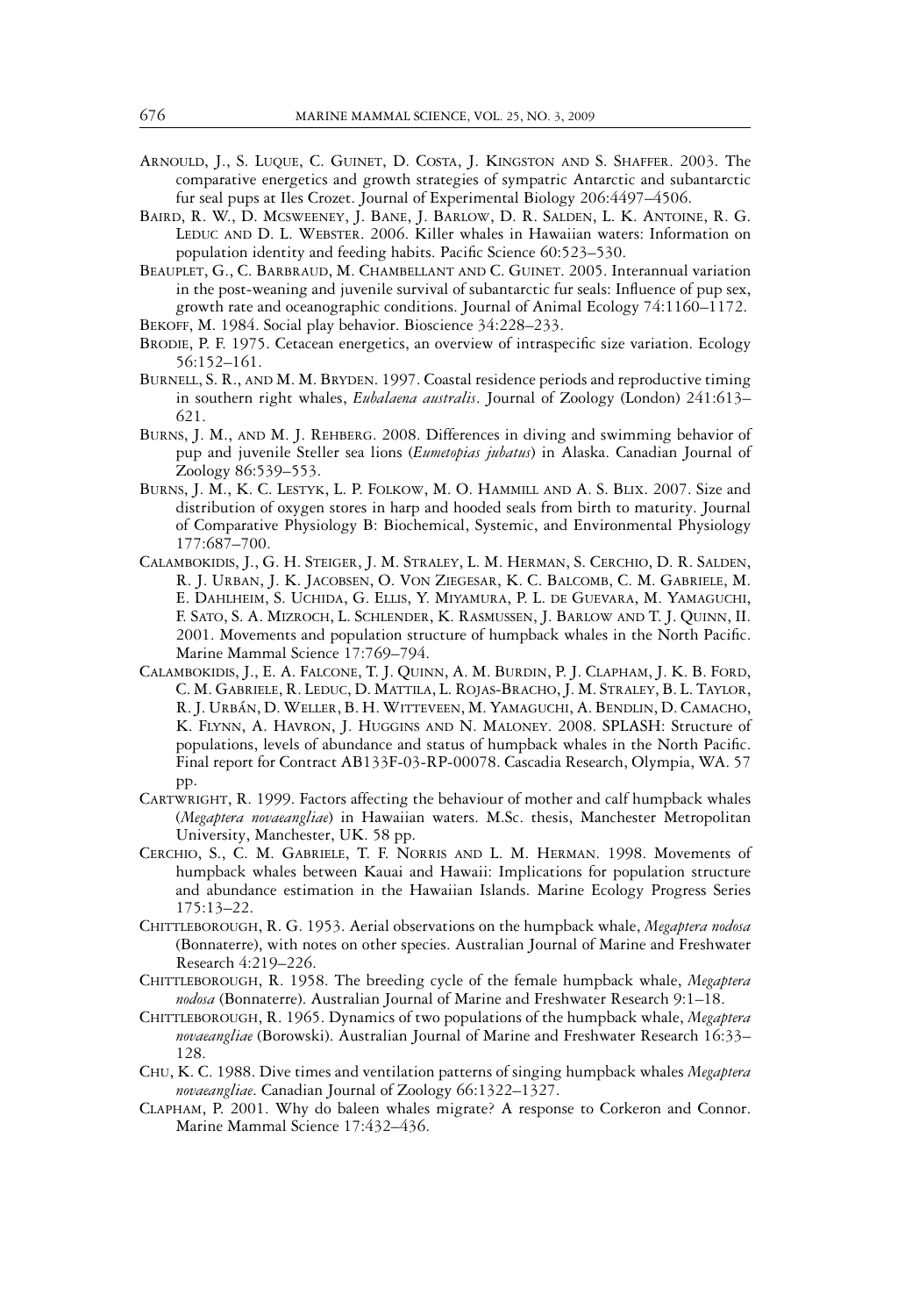- CLUTTON-BROCK, T. H., M. MAJOR, S. D. ALBON AND F. E. GUINNESS. 1987. Early development and population dynamics in red deer. 1. Density-dependent effects on juvenile survival. Journal of Animal Ecology 56:53–67.
- COCKCROFT, V. G., AND G. J. B. ROSS. 1990. Observations on the early development of a captive bottlenose dolphin calf. Pages 461–478 *in* S. Leatherwood and R. R. Reeves, eds. The bottlenose dolphin. Academic Press, New York, NY.
- COHEN, J. 1992. A power primer. Psychological Bulletin 112:155–159.
- CONSTANTINE, R. 2001. Increased avoidance of swimmers by wild bottlenose dolphins (*Tursiops truncatus*) due to long-term exposure to swim-with-dolphin tourism. Marine Mammal Science 17:689–702.
- CORKERON, P. J., AND R. C. CONNOR. 1999. Why do baleen whales migrate? Marine Mammal Science 15:1228–1245.
- CRAIG, A. S., L. M. HERMAN AND A. A. PACK. 2002. Male mate choice and male-male competition coexist in the humpback whale (*Megaptera novaeangliae*). Canadian Journal of Zoology 80:745–755.
- CRAIG, A. S., L. M. HERMAN, C. M. GABRIELE AND A. A. PACK. 2003. Migratory timing of humpback whales (*Megaptera novaeangliae*) in the central North Pacific varies with age, sex and reproductive status. Behaviour 140:981–1001.
- DARLING, J. D. 1983. Migrations, abundance and behavior of Hawaiian humpback whales (*Megaptera novaeangliae* (Boroski)). Ph.D. thesis, University of California, Santa Cruz, CA. 147 pp.
- DAWBIN, W. H. 1966. The seasonal migratory cycle of humpback whales. University of California Press, Berkeley, CA.
- DEAROLF, J. L., W. A. MCLELLAN, R. M. DILLAMAN, D. FRIERSON AND D. A. PABST. 2000. Precocial development of axial locomotor muscle in bottlenose dolphins (*Tursiops truncatus*). Journal of Morphology 244:203–215.
- DOLPHIN, W. F. 1987. Observations of humpback whale *Megaptera novaeangliae* and killer whale *Orcinus orca* interactions in Alaska USA; comparison with terrestrial predator-prey relationships. Canadian Field-Naturalist 101:70–75.
- EBERHARDT, R. L., AND K. S. NORRIS. 1964. Observations of newborn Pacific gray whales on Mexican calving grounds. Journal of Mammalogy 45:88–95.
- ESTES, J. A., M. L. RIEDMAN, M. M. STAEDLER, M. T. TINKER AND B. E. LYON. 2003. Individual variation in prey selection by sea otters: Patterns, causes and implications. Journal of Animal Ecology 72:144–155.
- ETNIER, S. A., J. L. DEAROLF, W. A. MCLELLAN AND D. A. PABST. 2004. Postural role of lateral axial muscles in developing bottlenose dolphins (*Tursiops truncatus*). Proceedings of the Royal Society B: Biological Sciences 271:909–918.
- ETNIER, S. A., W. A. MCLELLAN, J. BLUM AND D. A. PABST. 2008. Ontogenetic changes in the structural stiffness of the tailstock of bottlenose dolphins (*Tursiops truncatus*). Journal of Experimental Biology 211:3205–3213.
- FESTA-BIANCHET, M., AND J. T. JORGENSON. 1998. Selfish mothers: Reproductive expenditure and resource availability in bighorn ewes. Behavioral Ecology 9:144– 150.
- FISHER, D. O., AND A. W. GOLDIZEN. 2001. Maternal care and infant behaviour of the bridled nailtail wallaby (*Onychogalea fraenata*). Journal of Zoology 255:321–330.
- FORD, J. K. B., AND R. R. REEVES. 2008. Fight or flight: Anti-predator strategies of baleen whales. Mammal Review 38:50–86.
- FORD, J. K. B., G. M. ELLIS, D. R. MATKIN, K. C. BALCOMB, D. BRIGGS AND A. B. MORTON. 2005. Killer whale attacks on minke whales: Prey capture and anti-predator tactics. Marine Mammal Science 21:603–618.
- FORNEY, K. A., AND P. R. WADE. 2006. Worldwide distribution and abundance of killer whales. Pages 145–173 *in* J. A. Estes, D. P. Demaster, D. F. Doak, T. M. Williams and R. L. Brownell, Jr., eds. Whales, whaling, and ocean ecosystems. University of California Press, Berkeley, CA.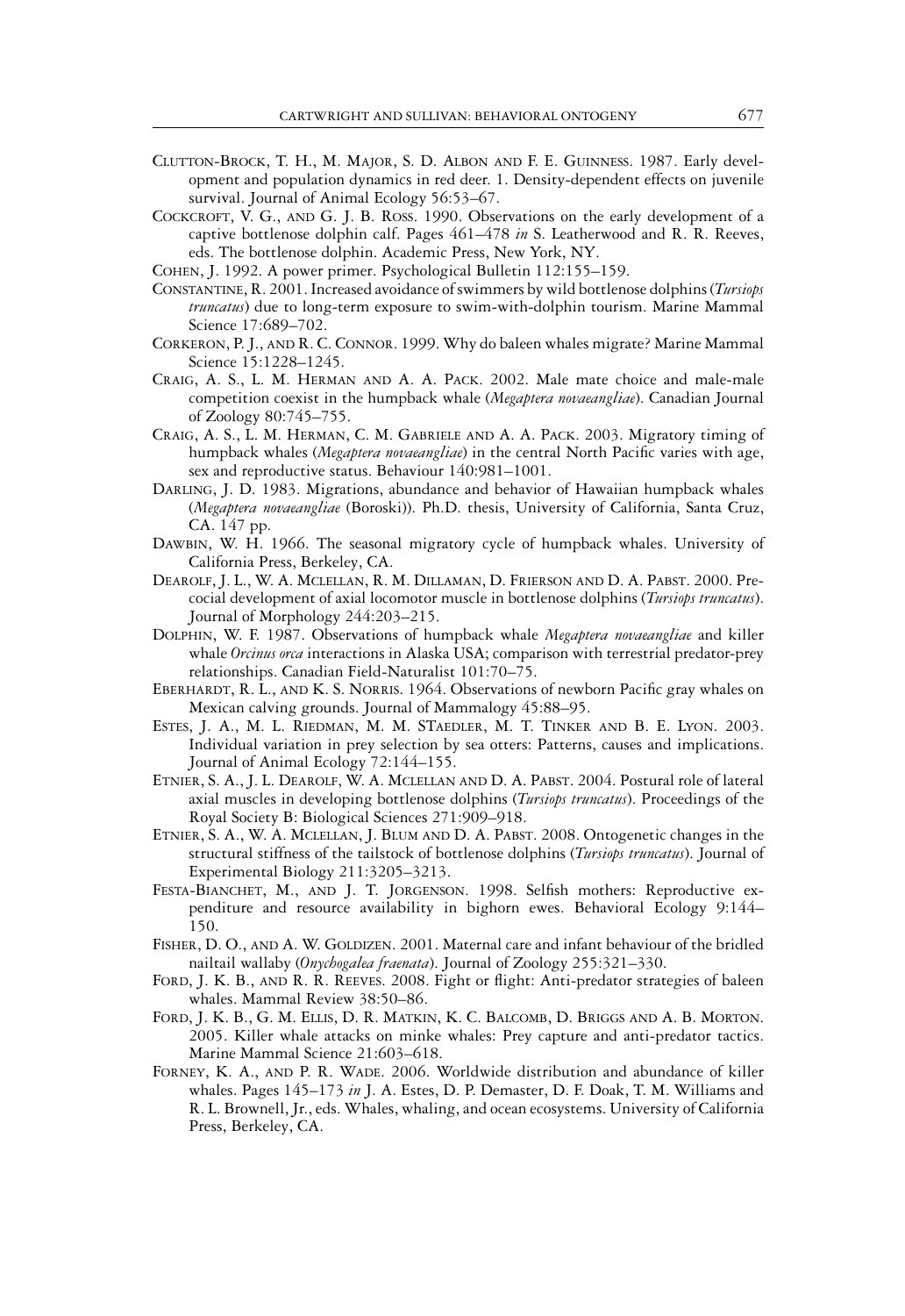- GIBSON, Q. A., AND J. MANN. 2008. Early social development in wild bottlenose dolphins: Sex differences, individual variation and maternal influence. Animal Behaviour 76:375–387.
- GLOCKNER, D., AND S. VENUS. 1983. Identification, growth rate, and behavior of humpback whale (*Megaptera novaeangliae*) cows and calves in the waters off Maui, Hawai'i, 1977– 1979. Pages 223–258 *in*R. Payne, ed. Communication and behavior of whales. Westview Press, Boulder, CO.
- GLOCKNER-FERRARI, D., AND M. FERRARI. 1985. Individual identification, behavior, reproduction, and distribution of humpback whales, *Megaptera novaeangliae*, Hawai'i. Marine Mammal Commission, Washington, DC. Report No. MMC-83/06.
- GUINNESS, F., S. ALBON AND T. CLUTTON-BROCK. 1978. Factors affecting reproduction in red deer. Reproductive Fertility 54:325–334.
- GUINET, C., N. SERVERA, T. DEVILLE AND G. BEAUPLET. 2005. Changes in subantarctic fur seal pups' activity budget and diving behaviours throughout the rearing period. Canadian Journal of Zoology 83:962–970.
- HOWELL, D. C. 1999. Fundamental statistics for the behavioral sciences. Thomson Wadsworth, Belmont, CA.
- HUTT, S., AND C. HUTT. 1970. Direct observation and measurement of behavior. CC Thomas, Springfield, IL.
- JONES, M. L., AND S. L. SWARTZ. 1984. Demography and phenology of gray whales and evaluation of whale-watching activities in Laguna San Ignacio, Baja California Sur, Mexico. Pages 309–374 *in* M. L. Jones, S. L. Swartz and S. Leatherwood, eds. The gray whale: *Eschrichtius robustus*. Academic Press, Orlando, FL.
- KATONA, S., AND J. BEARD. 1990. Population size, migrations and feeding aggregations of the humpback whale (*Megaptera novaeangliae*) in the western North Atlantic Ocean. Report to the International Whaling Commission (Special Issue 12):295–306.
- KATONA, S., B. BAXTER, O. BRAZIER, S. KRAUS, J. PERKINS AND H. WHITEHEAD. 1979. Identification of humpback whales by fluke photographs. Pages 33–34 *in* H. E. Winn and B. L. Olla, eds. Behavior of marine mammals. Volume 3. Cetaceans. Plenum Press, New York, NY.
- LINDSTRÖM, J. 1999. Early development and fitness in birds and mammals. Trends in Ecology & Evolution 14:343–348.
- LOCKYER, C. 2007. All creatures great and smaller: A study in cetacean life history energetics. Journal of the Marine Biological Association of the United Kingdom 87:1035–1045.
- LUNDQUIST, D. J. 2007. Behavior and movement of southern right whales: Effects of boats and swimmers. M.Sc. thesis. University of Texas A&M. College Station, Texas.
- LYAMIN, O., J. PRYASLOVA, V. LANCE AND J. SIEGEL. 2005. Continuous activity in cetaceans after birth. Nature 435:1177.
- MANN, J., AND B. SMUTS. 1999. Behavioral development in wild bottlenose dolphin newborns (*Tursiops* sp). Behaviour 136:529–566.
- MANN, J., AND J. J. WATSON-CAPPS. 2005. Surviving at sea: Ecological and behavioural predictors of calf mortality in Indian Ocean bottlenose dolphins*, Tursiops* sp. Animal Behaviour 69:899–909.
- MATE, B. R., B. A. LAGERQUIST AND J. URBAN-RAMIREZ. 2003. A note on using satellite telemetry to document use of San Ignacio Lagoon by gray whales (*Eschrichtius robustus*) during their reproductive season. Journal of Cetacean Research and Management 5:149– 154.
- MCBRIDE, A. F., AND H. KRITZLER. 1951. Observations on pregnancy, parturition, and postnatal behavior in the bottlenose dolphin. Journal of Mammalogy 32:251–266.
- MEHTA, A. V., J. M. ALLEN, R. CONSTANTINE, C. GARRIGUE, B. JANN, C. JENNER, M. K. MARX, C. O. MATKIN, D. K. MATTILA, G. MINTON, S. A. MIZROCH, C. OLAVARRIA, J. ROBBINS, K. G. RUSSELL, R. E. SETON, G. H. STEIGER, G. A. VIKINGSSON, P. R. WADE, B. H. WITTEVEEN AND P. J. CLAPHAM. 2007. Baleen whales are not important as prey for killer whales Orcinus orca in high-latitude regions. Marine Ecology Progress Series 348:297–307.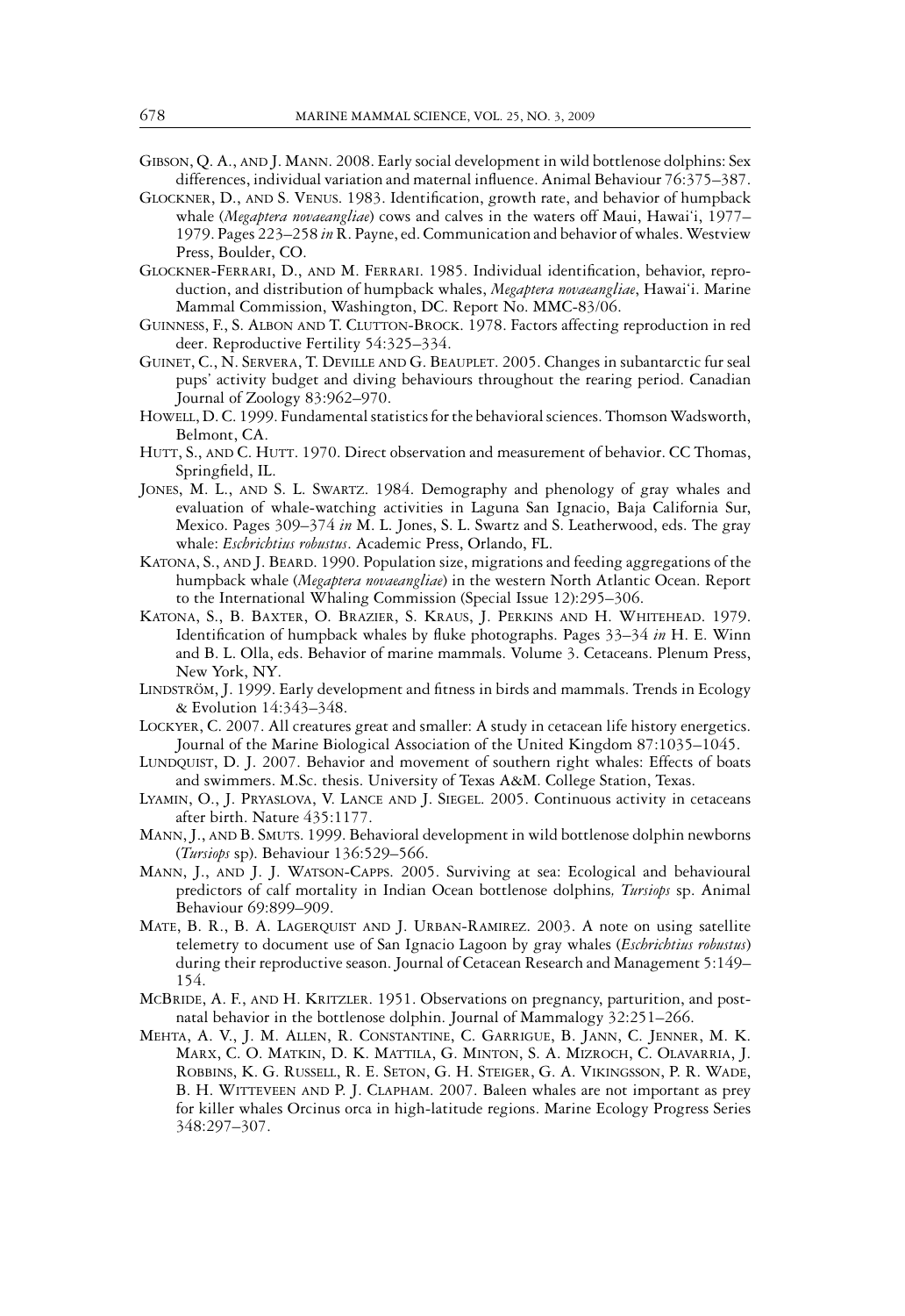- MOBLEY, J. R. J., AND L. M. HERMAN. 1985. Transience of social affiliations among humpback whales, *Megaptera-novaeangliae*, on the Hawaiian USA wintering grounds. Canadian Journal of Zoology 63:762–772.
- MOBLEY, J. R. JR., G. B. BAUER AND L. M. HERMAN. 1999. Changes over a ten-year interval in the distribution and relative abundance of humpback whales (*Megaptera novaeangliae*) wintering in Hawaiian waters. Aquatic Mammals 25:63–72.
- MOBLEY, J. R., JR., L. MAZZUCA, A. S. CRAIG, M. W. NEWCOMER AND S. S. SPITZ. 2001. Killer whales (*Orcinus orca*) sighted west of Ni'ihau, Hawai'i. Pacific Science 55:301–303.
- NOREN, S. R., T. M. WILLIAMS, D. A. PABST, W. A. MCLELLAN AND J. L. DEAROLF. 2001. The development of diving in marine endotherms: preparing the skeletal muscles of dolphins, penguins, and seals for activity during submergence. Journal of Comparative Physiology B: Biochemical, Systemic, and Environmental Physiology 171:127–134.
- NOREN, S. R., G. BIEDENBACH AND E. F. EDWARDS. 2006. Ontogeny of swim performance and mechanics in bottlenose dolphins (*Tursiops truncatus*). Journal of Experimental Biology 209:4724–4731.
- NORRIS, K. S., R. M. GOODMAN, B. VILLA-RAMIREZ AND L. HOBBS. 1977. Behavior of California gray whale *Eschrichtius robustus* in southern Baja-California Mexico. Fishery Bulletin 75:159–172.
- NOWACEK, S. M., R. S. WELLS AND A. R. SOLOW. 2001. Short-term effects of boat traffic on bottlenose dolphins, *Tursiops truncatus*, in Sarasota Bay, Florida. Marine Mammal Science 17:673–688.
- OFTEDAL, O. T. 1997. Lactation in whales and dolphins: Evidence of divergence between baleen- and toothed-species. Journal of Mammary Gland Biology and Neoplasia 2:205– 230.
- PAYNE, R. 1976. At home with right whales. National Geographic 149:322–339.
- PAYNE, R. 1986. Long term behavioral studies of the southern right whale (*Eubalaena australis*). Report of the International Whaling Commission (Special Issue 10):161–168.
- REEVES, R. R., J. BERGER AND P. J. CLAPHAM. 2006. Killer whales as predators of large baleen and sperm whales. Pages 174–187 *in* J. A. Estes, D. P. Demaster, D. F. Doak, T. M. Williams and R. L. Brownell, Jr., eds. Whales, whaling, and ocean ecosystems. University of California Press, Berkeley, CA.
- RICE, D. W., AND A. A. WOLMAN. 1971. The life history of the Gray Whale (*Eschrichtius robustus*). American Society of Mammalogists, Special Publications 3.
- SCHREER, J. F., AND K. M. KOVACS. 1997. Allometry of diving capacity in air-breathing vertebrates. Canadian Journal of Zoology 75:339–358.
- SHARPE, L. L., T. H. CLUTTON-BROCK, P. N. M. BROTHERTON, E. Z. CAMERON AND M. I. CHERRY. 2002. Experimental provisioning increases play in free-ranging meerkats. Animal Behaviour 64:113–121.
- SIBLY, R., AND P. CALOW. 1986. Physiological ecology of animals—an evolutionary approach. Blackwell Scientific Publications, Oxford, UK.
- SMULTEA, M. A. 1994. Segregation by humpback whale (*Megaptera novaeangliae*) cows with a calf in coastal habitat near the island of Hawai'i. Canadian Journal of Zoology 72:805– 811.
- SPITZ, S. 1999. Size measurement of humpback whales using underwater videogrammetry. Ph.D. thesis, University of Hawai'i at Manoa, Honolulu, HI. 209 pp.
- SPITZ, S. S., L. M. HERMAN AND A. A. PACK. 2000. Measuring sizes of humpback whales (*Megaptera novaeangliae*) by underwater videogrammetry. Marine Mammal Science 16:664–676.
- SPITZ, S. S., L. M. HERMAN, A. A. PACK AND M. H. DEAKOS. 2002. The relation of body size of male humpback whales to their social roles on the Hawaiian winter grounds. Canadian Journal of Zoology 80:1938.
- STEIGER, G. H., J. CALAMBOKIDIS, J. M. STRALEY, L. M. HERMAN, S. CERCHIO, D. R. SALDEN, J. URBÁN-R, J. K. JACOBSEN, O. VON ZIEGESAR, K. C. BALCOMB, C. M. GABRIELE, M. E. DAHLHEIM, S. UCHIDA, J. K. B. FORD, P. LADRÓN DE GUEVARA, M. YAMAGUCHI AND